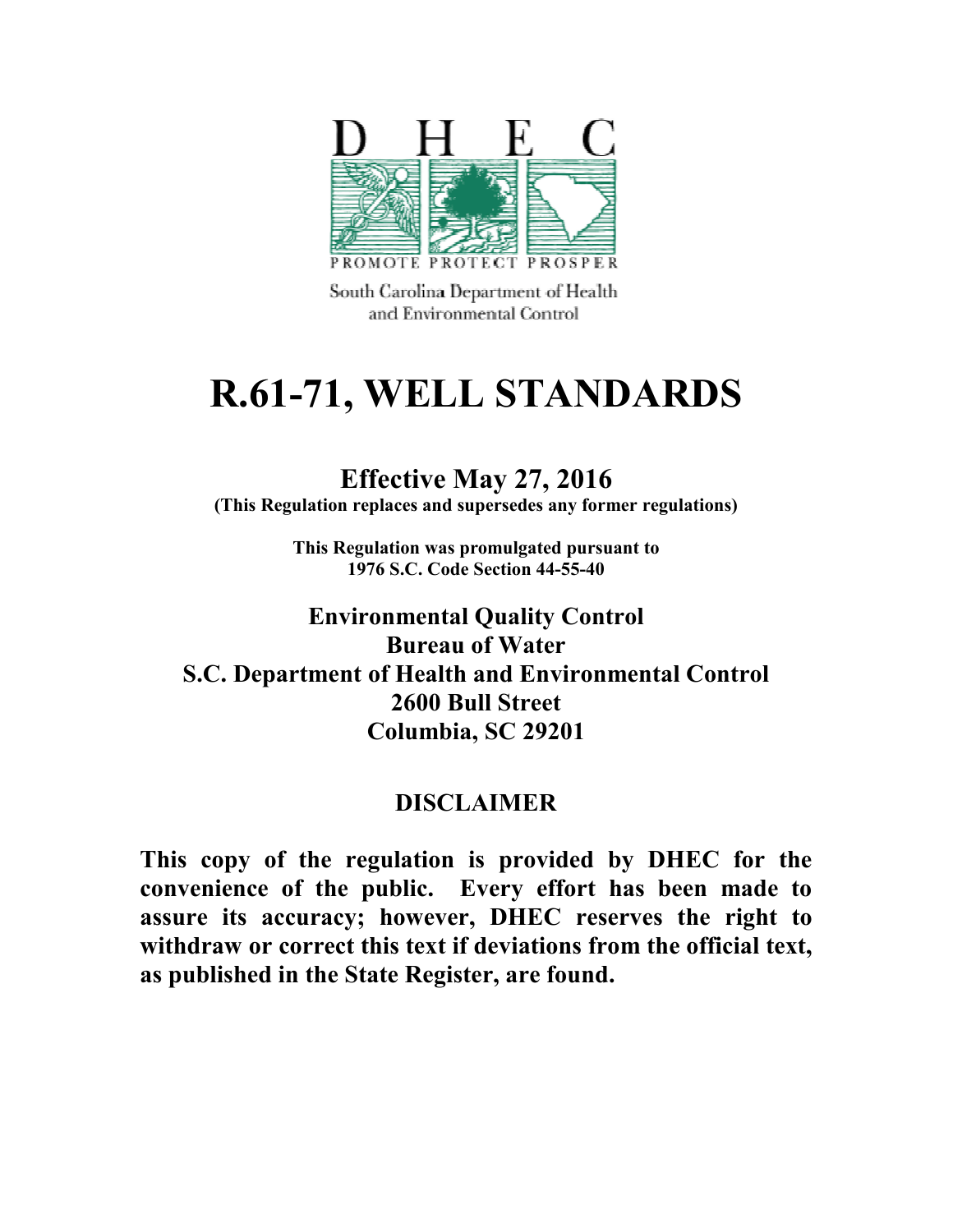# **REGULATION HISTORY**

R.61-71, Well Standards, as promulgated pursuant to 1976 S.C. Code Sections 44- 55-40 et seq. and 48-1-10 et seq.

By Document No.2610, R.61-71 was amended by publication in South Carolina State Register Volume 26 Issue 4, effective May 26, 2002. This amendment replaced R.61-71 in its entirety, superseding all previous versions.

By Document No.4571, R.61-71 was amended in part by publication in South Carolina State Register Volume 40 Issue 5 effective May 27, 2016.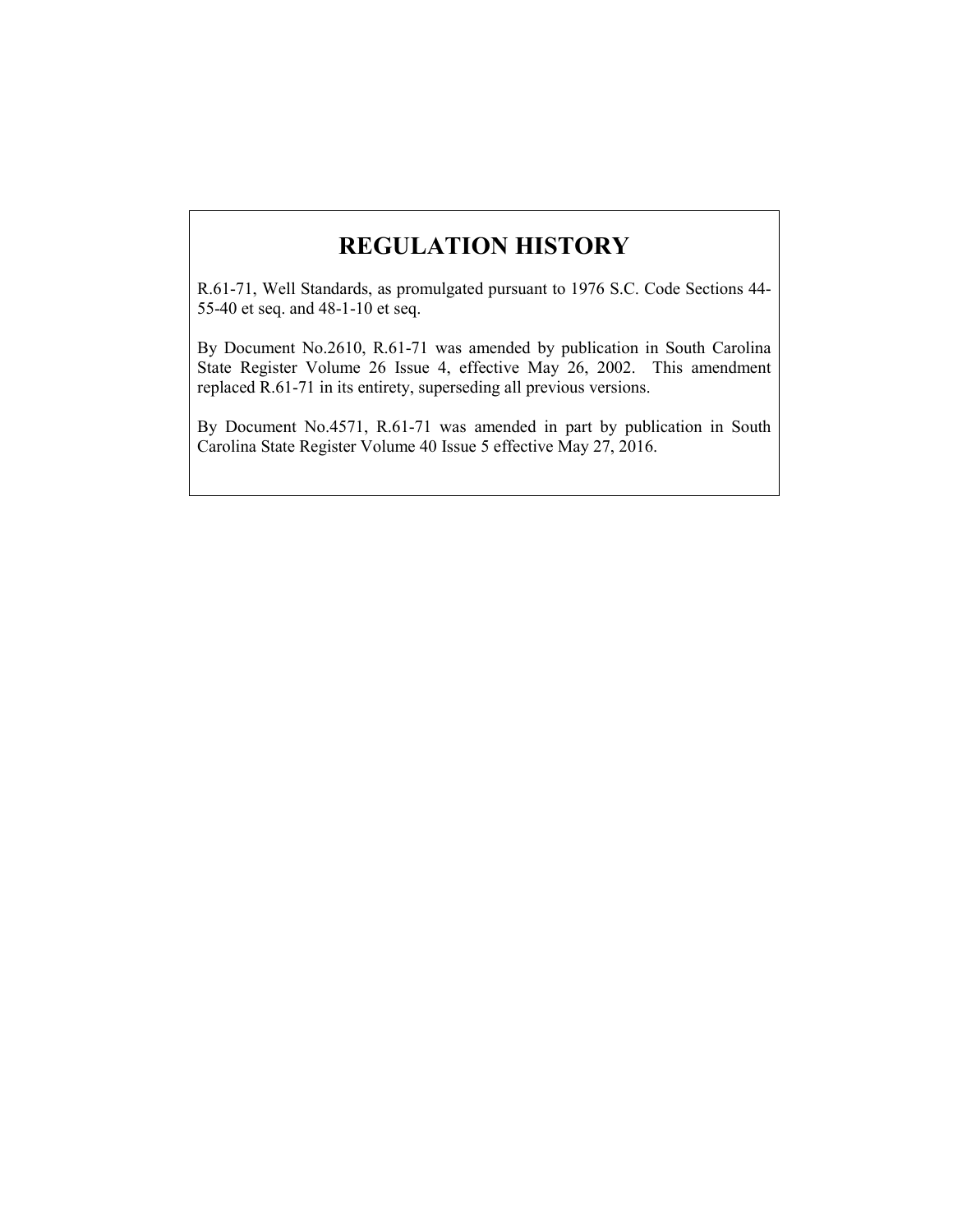# **R.61-71. WELL STANDARDS**

(Statutory Authority: 1976 Code Sections 48-1-10 et seq. and Sections 44-55-10 et seq.)

### TABLE OF CONTENTS

A. PURPOSE AND SCOPE B. DEFINITIONS C. VARIANCES D. GENERAL E. LOCATION OF WELLS F. INDIVIDUAL RESIDENTIAL AND IRRIGATION WELLS G. BORED INDIVIDUAL RESIDENTIAL AND IRRIGATION WELLS H. MONITORING WELLS I. BORINGS J. GEOTHERMAL SYSTEM WELLS K. VIOLATIONS AND PENALTIES L. SEVERABILITY

# A. PURPOSE AND SCOPE

 These regulations establish minimum standards for the construction, maintenance, and operation of the following wells: individual residential, irrigation, monitoring (including non-standard installations), and boreholes to ensure that underground sources of drinking water are not contaminated and public health is protected. These regulations do not apply to public water wells as those standards are stated in R.61-58, State Primary Drinking Water Regulations. Underground injection of fluids is regulated under R.61-87, Underground Injection Control Regulations. In accordance with R.61-87, the minimum standards for construction and abandonment of injection wells are as stated for all wells in this Regulation. Additional requirements for wells may be found in the following regulations: for injection wells, see R.61-87, Underground Injection Control Regulations; for water wells that produce greater than 3 million gallons in any month, see R.61-113, Groundwater Use and Reporting; for oil and gas exploration and production wells, see R.121-8, Oil and Gas Exploration, Drilling, and Production*;* and for monitoring and remediation wells at hazardous waste sites, see R.61-79, Hazardous Waste Management Regulations. Permitting requirements for Individual Residential Wells and Irrigation Wells are found in R.61-44, Individual Residential Well and Irrigation Well Permitting.

## B. DEFINITIONS

For the purpose of this regulation, the following terms are defined:

1. Annular Space - the space between the drill string or casing and the wall of the borehole.

 2. Bored Well - a large diameter individual residential well or irrigation well, commonly equal to or greater than 24 inches in diameter, that is typically installed at a shallow depth and with casing constructed of rock, concrete, or ceramic material.

 3. Borehole - a bored, drilled or driven shaft, or a dug hole, whose depth is greater than the largest surface dimension.

4. Borehole Completion - the date the total depth of the borehole has been reached.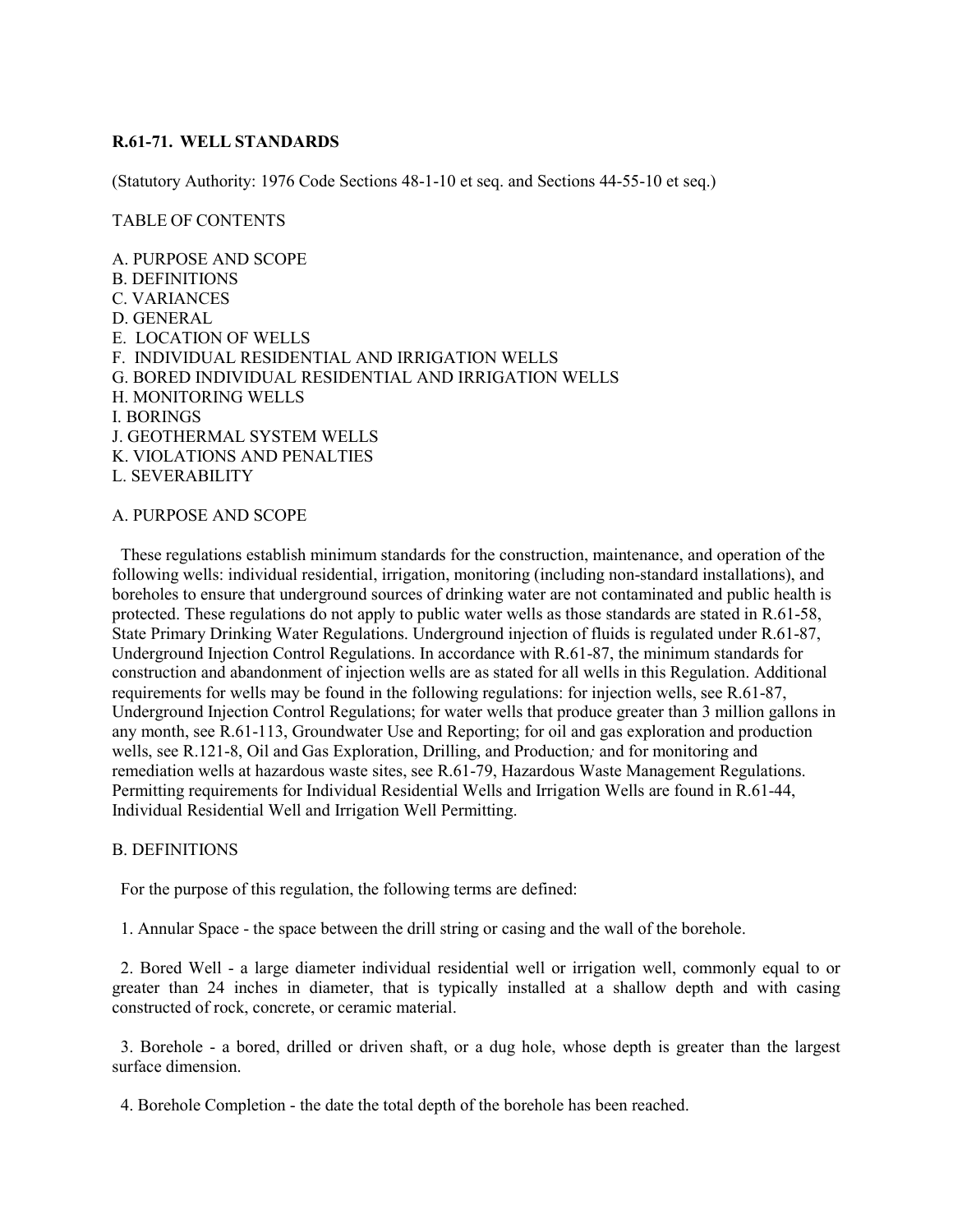5. Boring – a borehole for the purpose of sampling sub-surface materials such as environmental soil sampling borings, geotechnical borings, or exploration borings, but does not include boreholes completed as wells.

 6. Casing - a pipe or tubing of appropriate material, of varying diameter and weight, lowered into a borehole during or after drilling in order to support the sides of the hole and thus prevent the sides of the hole from caving, to prevent loss of drilling mud into permeable strata, or to prevent fluids from entering or leaving the borehole.

 7. Certified Well Driller - a driller duly and currently registered in South Carolina by the Department of Labor, Licensing, and Regulation.

 8. Confining Layer - a geologic formation, group of formations, or part of a formation that is capable of significantly limiting fluid movement between hydrogeologic units.

 9. Consolidated Formation or Material – crystalline, metamorphic, limestone, or otherwise competent rock.

 10. Conventionally Installed Monitoring Well – a monitoring well where an annular space is created during the well construction process.

 11. Development - the removal of formation cuttings, fine-grained sediments, drilling fluids, or additives from the borehole.

 12. Direct Push Monitoring Well - a type of monitoring well constructed by pushing casing or other sampling device into the subsurface to obtain water samples for groundwater quality analysis, or to measure groundwater levels, where little or no annular space is created.

 13. Environmental Soil Sampling Boring - a borehole used to obtain a soil sample for contamination investigations.

 14. Exploration Boring - any borehole for the purpose of sub-surface mineral investigation and exploration.

 15. Forced Injection of Grout - the emplacing of grout through a tremie pipe by pumping as opposed to pouring by gravity.

16. Filter Pack - an artificial filter material that is placed in the annular space around the well screen.

 17. Geotechnical Boring – a typically shallow borehole for determining physical properties of the soil and subsurface, including foundation or general geotechnical borings and other such shallow borings incidental to construction activities.

 18. Geothermal System Well – a type of well that is used to provide heat exchange for heating and cooling systems where the piping is below ground; includes, but is not limited to, closed loop and open loop systems.

 19. Individual Residential Well - a well intended to produce potable water for human consumption at a single residence or a family.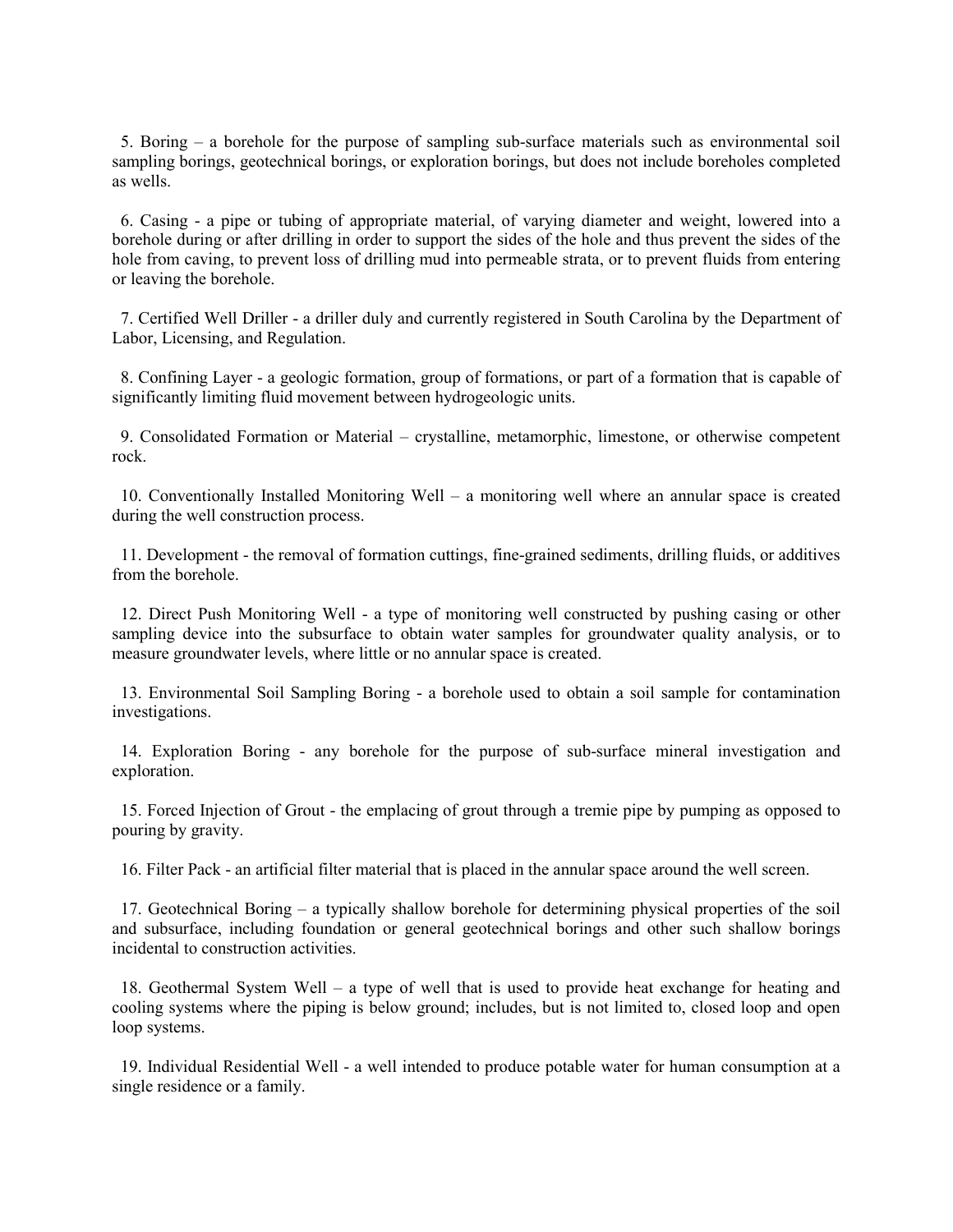20. Irrigation Well - a well intended to produce water for uses other than human consumption, to include, but not be limited to, lawn and landscape watering and agricultural uses.

 21. Monitoring well - any well constructed specifically to obtain a sample of groundwater for analysis, or any well used to measure groundwater levels. These wells include, but are not limited to, wells constructed using conventional drilling techniques and direct push methods.

 22. Permanent Monitoring Well – any monitoring well that is intended for multiple sampling events over time.

 23. Sanitary Cover - a removable seal to prevent the entrance of contaminants or foreign matter into the well.

 24. Sanitary Seal - a removable seal at the top of the casing, between the casing and pipe, wire, tool, or device, capable of supporting such tools or devices, having no opening that would enable the entrance of contaminants or foreign matter into the well.

 25. Screen – a filtering device that serves as the intake portion of a well that allows water to enter the well while preventing sediment from entering the well.

 26. Surface Water – all water, which is open to the atmosphere and is subject to surface runoff that includes lakes, streams, ponds, ditches, and reservoirs.

 27. Temporary Monitoring Well – a monitoring well where a one-time groundwater sample or groundwater level measurement is obtained.

 28. Thermoplastic - materials composed of acrylonitrile-butadiene-styrene (ABS), polyvinyl chloride (PVC), or styrene-rubber (SR) plastics.

 29. Tremie - the use of a small diameter pipe inserted into the borehole through which the filter pack or grout is placed at the desired depth to either complete construction of the well or to abandon the boring.

30. Unconsolidated Formation or Material - layers or sequences of sands, silts, or clays.

 31. Vent – a device to keep foreign matter out of the well and that allows the well to be vented to the atmosphere.

 32. Well – any borehole completed for the purpose of extracting or injecting fluid. This shall include, but not be limited to, wells used for irrigation, individual residential drinking water, environmental restoration, geothermal well systems, or environmental sampling. Wells fall into one of the following types:

- a. Type I open hole in bedrock aquifers;
- b. Type II screened with natural filter in unconsolidated aquifers;
- c. Type III screened with artificial filter in unconsolidated aquifers;
- d. Type IV open hole in consolidated limestone aquifers;
- e. Type V bored or dug well having a large diameter.

33. Well Completion Date – the date the casing has been grouted.

# **C. VARIANCES.**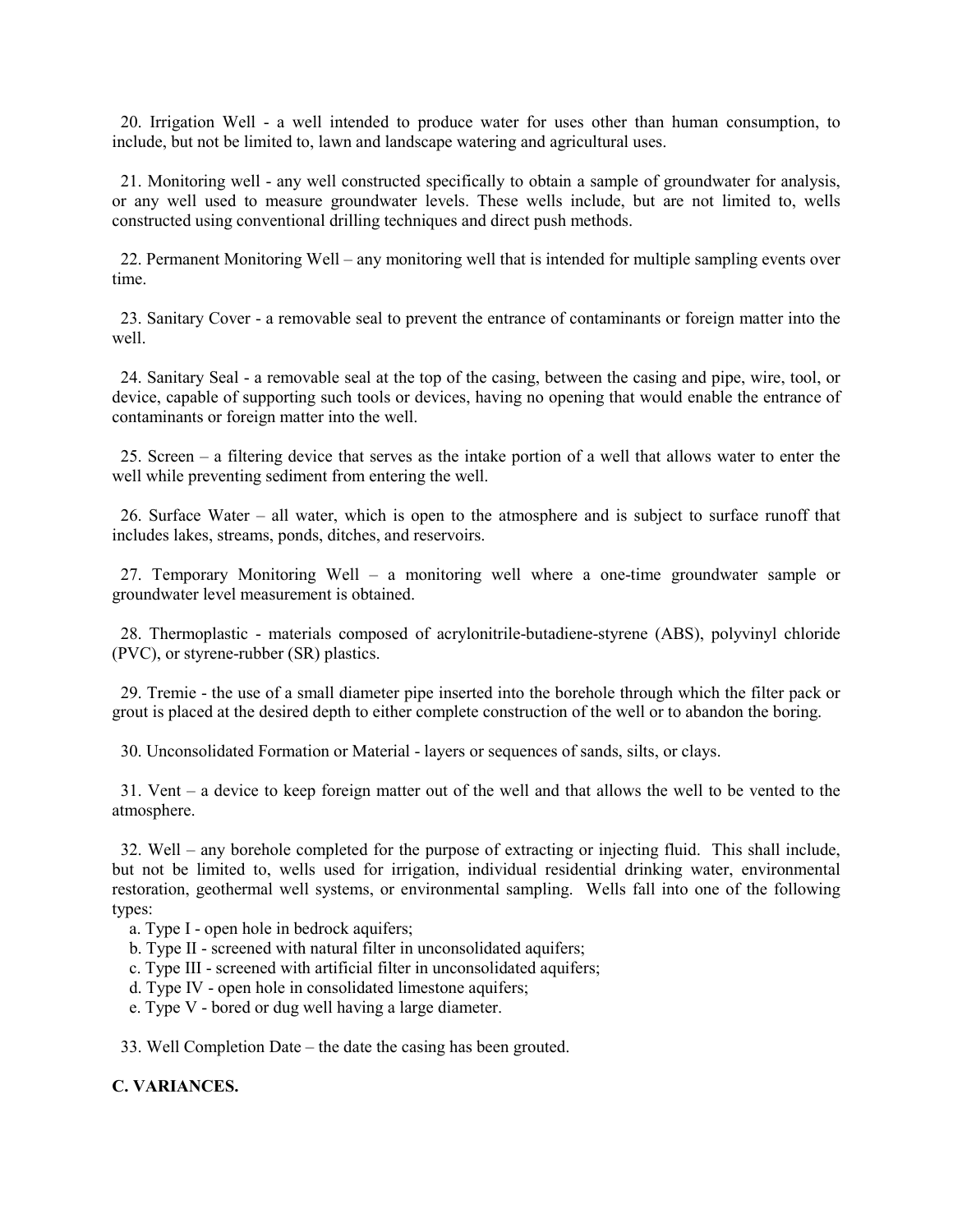Any requests for variances to these regulations shall be directed in writing to the Department and shall be considered on a well-specific basis by the Department. A variance can be issued as an alternative construction method that ensures the equivalent protection of the groundwater resource and public health when the standards in this regulation cannot otherwise be met. The Department may revoke issued variances as determined to be appropriate by the Department.

# **D. GENERAL.**

 1. All wells shall be drilled, constructed, and abandoned by a South Carolina certified well driller per S.C. Code Section 40-23-10 et seq.

 2. Analytical data submitted to the Department shall be from a South Carolina Certified Laboratory per R.61-81, State Environmental Laboratory Certification Program.

# **E. LOCATION OF WELLS.**

 1. Wells outlined in Section F and G shall be located the specified minimum distance from all of the following existing potential sources of contamination:

|                                                                           | 20 feet    |
|---------------------------------------------------------------------------|------------|
|                                                                           | 50 feet    |
|                                                                           | 75 feet    |
|                                                                           | 50 feet    |
|                                                                           | $100$ feet |
|                                                                           | $100$ feet |
| g. Chemical, herbicide, pesticide and petroleum storage or handling sites | $100$ feet |
|                                                                           | $100$ feet |
|                                                                           | $100$ feet |
|                                                                           | $100$ feet |
|                                                                           | 5 feet     |

 2. Certain conditions may require increased distances of certain wells from potential contamination sources or known contamination and the decision shall be made in consultation with the Department. These include but are not limited to:

a. Type I and IV wells with less than twenty feet of casing

b. Type I wells where fractured rock is at the surface

c. Type II or III wells with no confining layers between the screened zone(s) and the ground surface

 d. Type IV wells where no confining layers overlie the open-hole limestone or the limestone is at shallow depth

e. Type V wells because they are under water-table conditions

 3. At the time of construction, all wells shall be accessible for cleaning, treatment, repair, inspection, and other attention as may be necessary.

# F. INDIVIDUAL RESIDENTIAL AND IRRIGATION WELLS.

1. Drilling.

a. The drilling process or use of drilling fluid additives shall not contaminate any aquifer.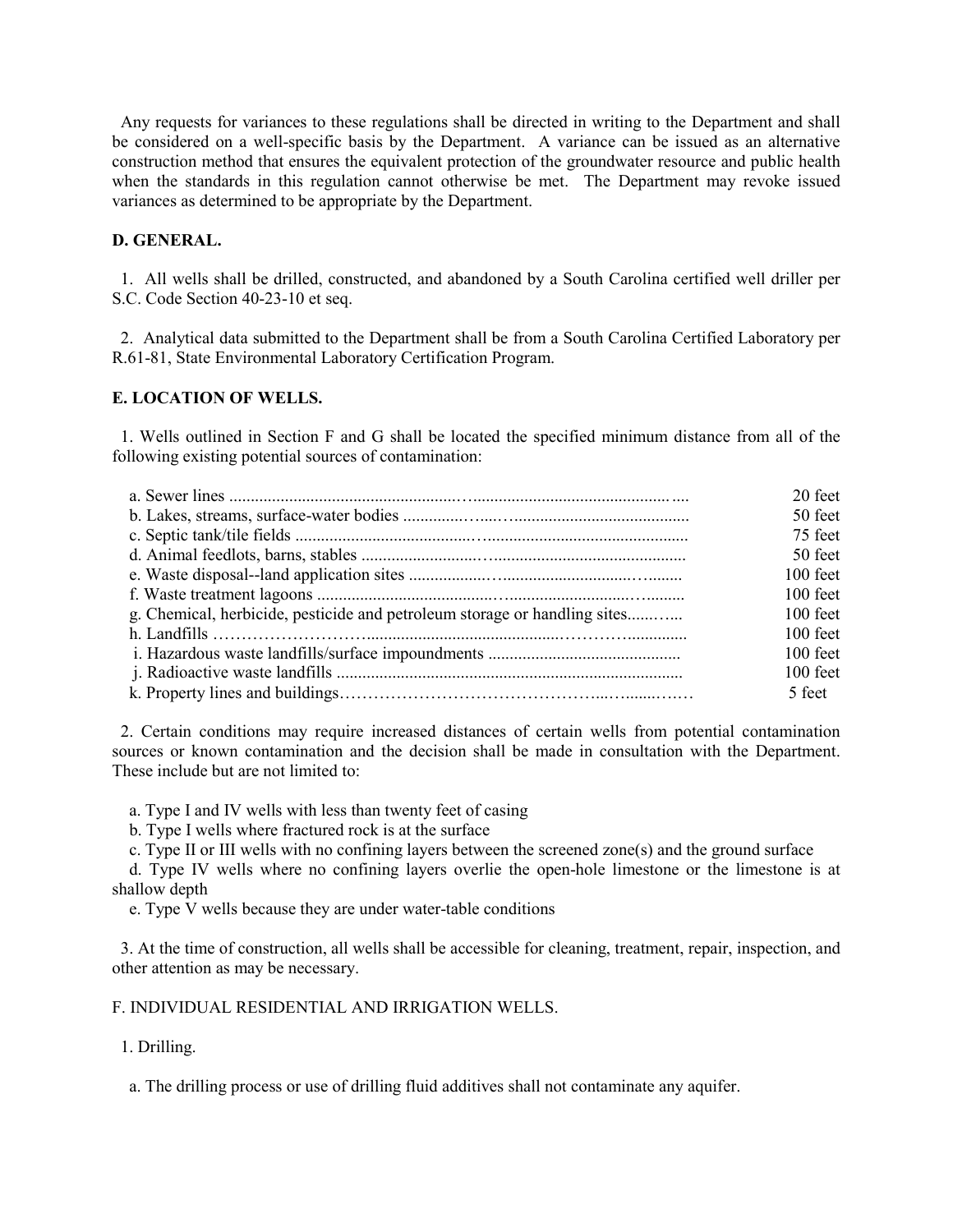b. Water used in the drilling process shall be obtained from a source that will not result in chemical or biological contamination of any aquifer. Water taken directly from ponds, lakes, streams or other surface water sources shall not be used.

#### 2. Grouting.

 a. The diameter of the drilled hole shall be large enough to allow for a minimum of 1.5 inches of annular space on all sides of the casing for forced injection of grout through a tremie pipe.

 b. Grout is to be composed of neat cement, a bentonite cement mixture, or high solids sodium bentonite grout.

 (1) Neat cement grout shall be composed of Class A, Type I Portland Cement mixed with not more than seven (7) gallons of clean water per bag (one cubic foot or 94 pounds) of cement with a density of 15 to 16 pounds per gallon, or to manufacturer's specifications.

 (2) Bentonite-cement grout shall be composed of powdered bentonite (less than 5% by weight) mixed at not more than 8 gallons of water to the bag, with a density of 14 to 15 pounds per gallon, or to manufacturer's specifications.

 (3) High solids sodium bentonite grout shall have a minimum of 20% solids and be mixed per manufacturer's specifications with water and/or other required additives.

 c. Grout shall fill the entire annular space from a minimum depth of twenty feet from the land surface at the time of well completion, unless otherwise approved by the Department. While the Department discourages wells less than 20 feet to be used for human consumption, it is recognized that due to differing hydrogeologic conditions across the state, some wells may need to be screened or completed at depths less than 20 feet to obtain potable water in the shallow aquifer. Therefore, wells less than 20 feet in depth, but no less than 15 feet in depth, are allowed. In these cases, in Type II and Type III wells, grout shall extend from one foot above the screen to the land surface and, in Type I and Type IV wells, the entire annular space shall be filled with grout. Any other minimum well depths may only be allowed per the variance procedure outlined in this regulation.

 d. All grouting shall be accomplished using forced injection to emplace the grout. When emplacing the grouting material, the tremie pipe shall be lowered to the bottom of the zone to be grouted. The tremie pipe shall be kept full continuously from start to finish of the grouting procedure, with the discharge end of the tremie pipe being continuously submerged in the grout until the zone to be grouted is completely filled.

e. Wells shall be grouted in-place within five (5) days after borehole completion.

 f. When high solids sodium bentonite grouts are used, a vapor barrier at the land surface at least the width of the annular space made of suitable materials, as approved by the Department, such as native soils, gravel, sand, or thermoplastic material, is required for public safety and structural stability of the well.

3. Plumbness and Alignment.

 Wells shall be constructed sufficiently plumb and straight so as to cause no interference with intended use.

4. Development.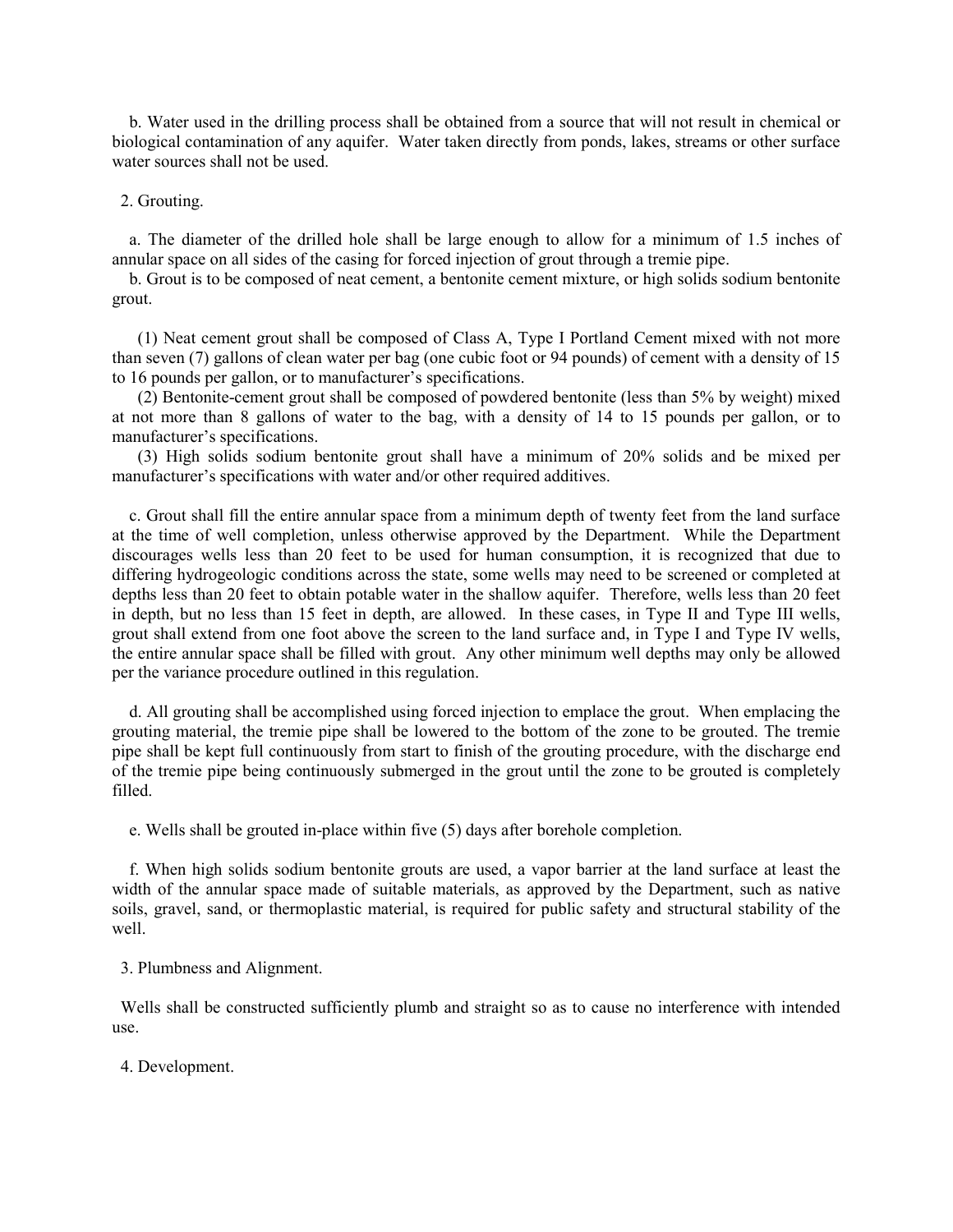a. Wells shall be properly developed. In a screened well, development shall be by a method that ensures that water is forced to flow into and out of the screen.

b. Development shall be complete when the well produces water typical of the aquifer being utilized.

5. Well Tested for Yield.

 If a yield test is conducted, it shall be by a standard method and accurately measure flow. Results are to be included with the well record to be sent to the Department.

## 6. Backflow Prevention.

 Approved backflow prevention devices are required on all wells that utilize a chemical feed system for any purpose other than water treatment. The backflow prevention device shall be installed so as to preclude any direct pathway for any contaminant to enter an underground source of drinking water.

7. Disinfection.

 All individual residential wells and irrigation wells shall be disinfected upon well completion. The well shall also be disinfected upon any well maintenance, repair, pump repair, pump installation, or testing. Disinfectants shall be placed in the well in order to provide a chlorine residual from 50 ppm (milligrams per liter) to 250 ppm for a minimum of four hours before being flushed from the well. The method of chlorination shall be one that insures that the chlorine is uniformly distributed in the well. The well shall be flushed sufficiently after disinfection to remove the disinfectant and to condition the well for use.

8. Well Identification.

 These wells shall be properly labeled with an identification plate immediately upon well completion. The identification plate shall be constructed of a durable, weatherproof, rustproof, material. The identification plate shall be permanently secured to the well casing or enclosure floor around the casing where it is readily visible. The identification plate shall be permanently marked to show:

a. Company name and certification number of the driller who installed the well;

b. Date well was completed;

- c. Total depth (feet); and,
- d. Casing depth (feet).

9. Materials.

a. Casing.

 (1) Casing may be driven, lowered, or installed in any manner that will effect a continuous water tight and plumb installation.

 (2) A well point, drive pipe, or drive shoe shall be structurally suitable to prevent rupture during the driving of the casing.

 (3) Permanent well casing shall be new, seamless, or electric-resistance welded steel or galvanized pipe or thermoplastic pipe.

 (4) Casing shall have watertight joints that shall be glued or threaded and coupled if plastic, or electrically welded or threaded and coupled with heavy recessed-type couplings of steel, if metal.

 (5) Casing shall be of standards classified by the American Society for Testing and Materials (ASTM) and shall be NSF approved.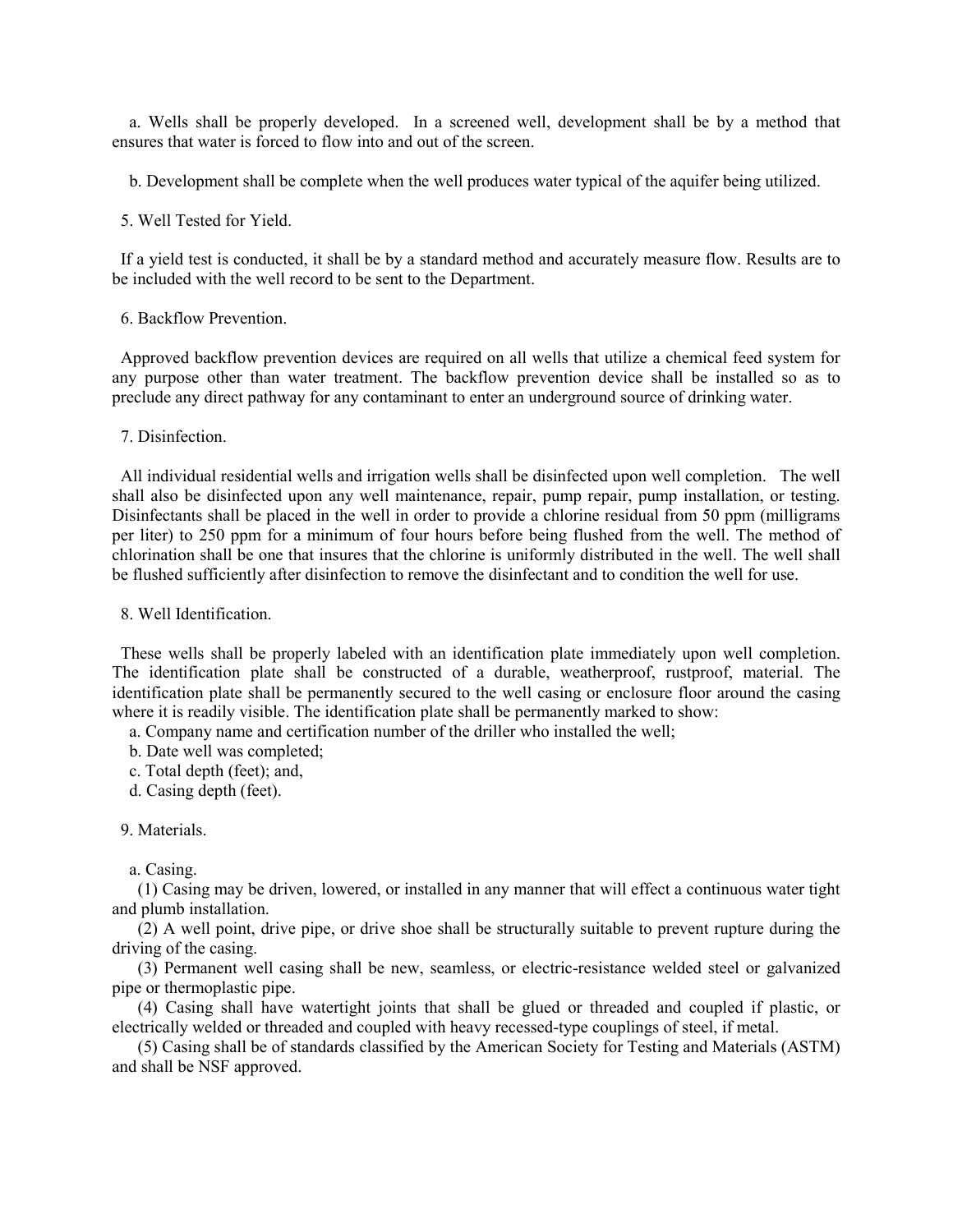(6) New steel casing which bears mill markings and which conforms to the standard and specifications ASTM A-53, ASTM A-120, or American Petroleum Institute (API-5L) for water well pipe shall be used.

 (7) Casing weighing less than "standard weight" steel pipe is allowed by the Department for water wells when the following requirements are met:

(a) The casing shall have a minimum nominal wall thickness of 0.188 inches;

 (b) Casing meets the requirements of American National Standards Institute and ASTM (ANSI/ASTM) for water well casing.

 (8) In consolidated formations, the well casing shall be set into the formation so as to provide a watertight seal between the casing and the top of the consolidated formation.

 (9) In unconsolidated material, well casing shall be set into the first confining layer or to twenty feet, whichever is greater.

 (10) Casing installed shall extend a minimum of one foot above the land surface at the time of construction. If an above ground pump is used, the casing may extend less than one foot above the land surface or below the land surface with a protective wellhead cover that allows access to the wellhead if the piping connecting the well casing to the pump is glued or threaded and is watertight.

(11) Thermoplastic casing may be used provided the casing:

 (a) Conforms to requirements of American National Standards Institute/American Society of Testing and Materials (ANSI/ASTM), specification F480-77 for thermoplastic water well casing pipe and couplings made in standard dimension ratios (SDR);

 (b) Has minimum wall thickness and tolerances to meet or exceed requirements for SDR 26 thermoplastic water well casing pipe and couplings made in standard dimension ratios;

 (c) Has wall thickness and tolerances to meet or exceed requirements for Schedule 40 thermoplastic water well casing pipe for nominal sizes three inches or smaller;

 (d) Can be installed without interference from formational material or other objects that may cause physical damage to the casing during emplacement.

b. Screens.

 (1) The well, if constructed to obtain water from an unconsolidated formation, shall be equipped with a screen that will prevent the entrance of formation material into the well after the well has been developed and completed.

 (2) The well screen shall meet standards classified by the American Society for Testing and Materials (ASTM) and shall be National Sanitation Foundation (NSF) approved material, and shall be of a strength to satisfactorily withstand chemical or physical forces applied to it during and after installation.

(3) Thermoplastic well screens shall:

 (a) Have a minimum wall thickness and tolerance which meet or exceed requirements for schedule 40 thermoplastic water well casing pipe for nominal sizes three inches and smaller;

 (b) Have a minimum wall thickness and tolerance which meet or exceed requirements for SDR 26 thermoplastic water well casing for nominal sizes greater than three inches, and;

 (c) Be installed in wells without interference from formation material or other objects that may cause physical damage during emplacement and do not exceed manufacturers recommendations for depth placement.

(d) Multi-screened wells shall not connect aquifers or zones that have documented differences:

 (1) In water quality that would result in contamination of any aquifer or zone such that any State Primary Drinking Water standard is exceeded;

 (2) In static water levels that would result in depletion of water from any aquifer or zone, or significant loss of head in any aquifer or zone.

(e) The bottom of the lower-most well screen shall be plugged or capped.

10. Filter Pack.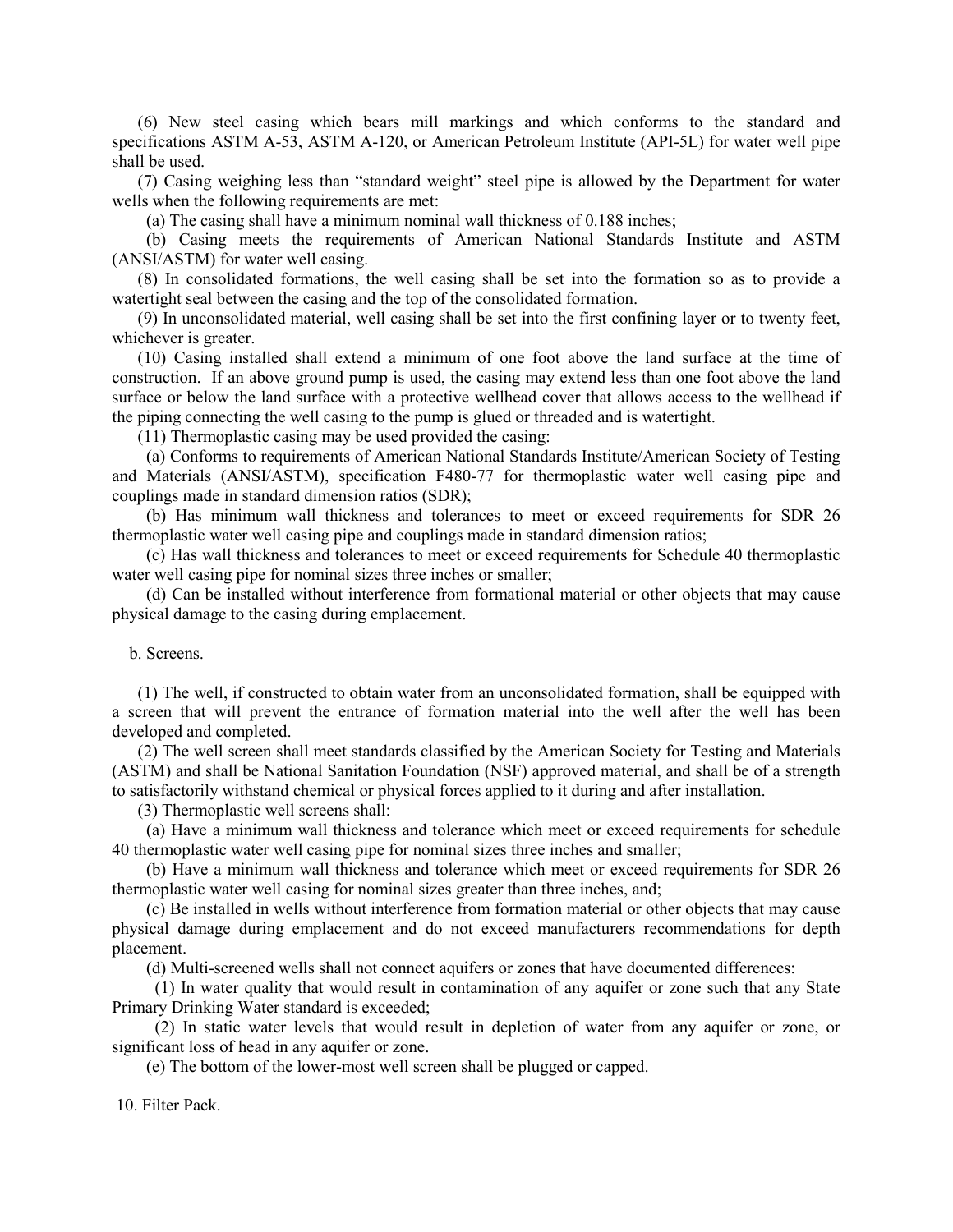When a filter pack is used, the following criteria shall apply:

 a. The filter pack shall be composed of uniformly sized, quartz sand or gravel being free from clay, silt, or other deleterious material.

 b. The filter pack shall be installed using a method that ensures placement into the annular space around the screens.

c. The filter pack shall be disinfected prior to or during installation.

d. The filter pack shall not connect aquifers or zones that have documented differences:

 (1) In water quality that would result in contamination of any aquifer or zone such that any State Primary Drinking Water standard is exceeded;

 (2) In static water levels that would result in depletion of water from any aquifer or zone, or significant loss of head in any aquifer or zone.

11. Sanitary Seal.

a. A sanitary seal shall be provided on the top of the well casing.

 b. If a vent is used, it shall be of a type to prevent the entrance of contaminants, insects, or rainwater into the well.

#### 12. Reporting.

 a. The Water Well Record Form 1903, or other approved form, shall be completed and submitted to the Department by the contractor within thirty days after well completion. In addition to the water well record, the driller shall submit additional information as available such as chemical or bacterial results, if taken, and pumping information.

 b. A Form 1903 shall also be submitted for individual residential and irrigation wells that are abandoned.

13. Operations and Maintenance.

 a. All wells shall be operated and maintained at all times in such a manner so as to protect underground sources of drinking water from contamination and to protect public health. The well owner may be required to provide additional security against vandalism as appropriate. The well owner is responsible for routine maintenance and operation of the well.

 b. The well driller is responsible for ensuring wells are constructed in accordance with this regulation. Once the well driller has provided a properly constructed well to the well owner, the well driller is not responsible for normal wear of the well.

c. A sampling spigot shall be installed on the wellhead.

# 14. Abandonment.

 a. When any well is removed from service or prior to putting in service, the well shall be sealed with a watertight cap or seal. The well shall be maintained such that it is not a source or channel of contamination while it is not in service. Until a well is abandoned, all provisions for protection of the water against contamination and for maintaining sanitary conditions around the well shall be carried out to the same extent as though the well were in routine use. This goal shall be met when conducting repair or maintenance on the well, surrounding structures, or pumps.

 b. Any well removed from service for longer than thirty-six months shall be permanently abandoned unless a variance from the Department is requested.

 c. Any well that acts as a source of contamination shall be repaired or permanently abandoned immediately after receipt of notice from the Department.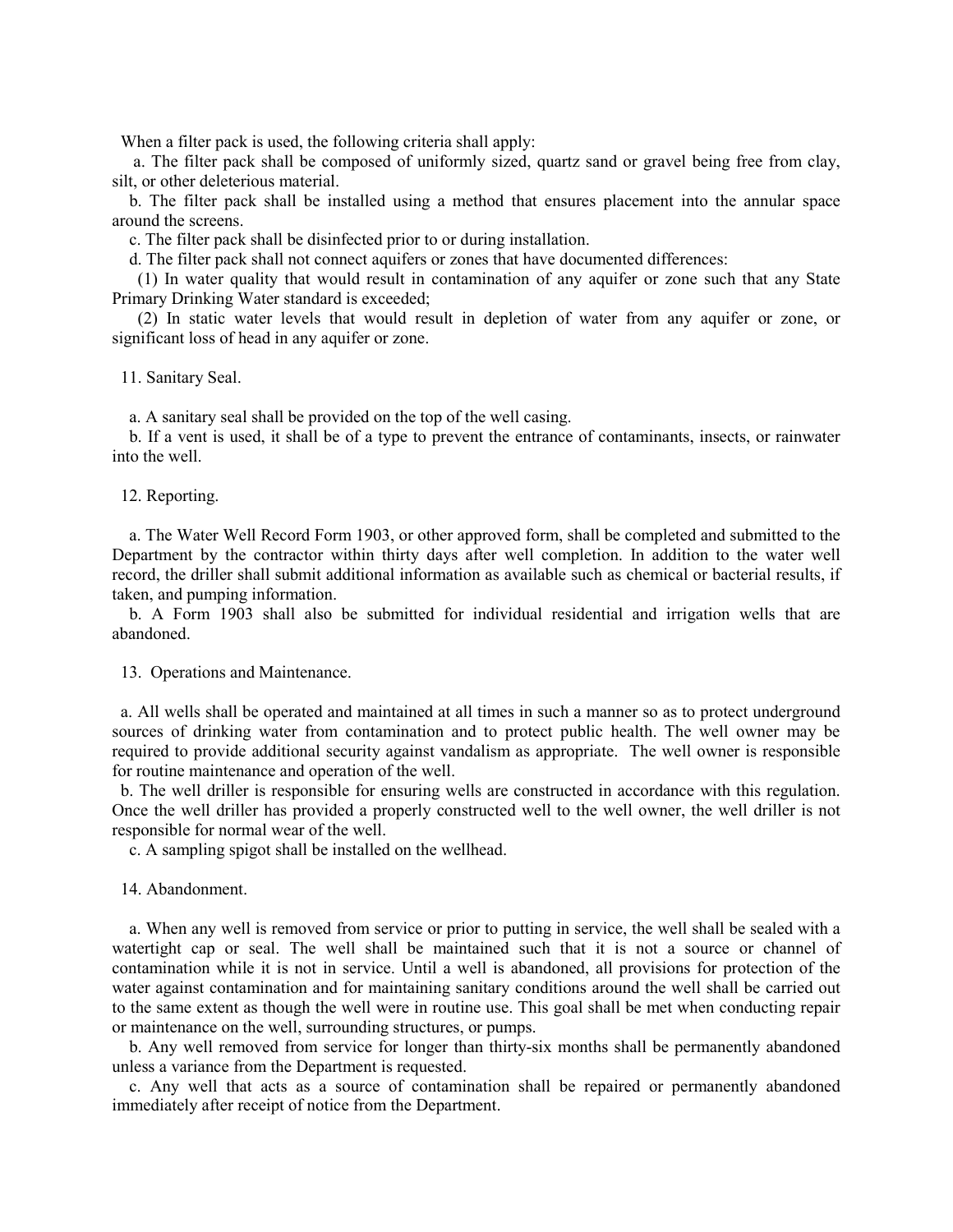d. Abandonment shall be by forced injection of grout or pouring through a tremie pipe starting at the bottom of the well or fill material and proceeding to the surface in one continuous operation.

 e. When an individual residential well or irrigation well is permanently abandoned, at a minimum, the well may be filled with either bentonite-cement, neat cement, 20% high solids sodium bentonite grout, sand, or gravel to no closer than twenty feet below the ground surface. The remaining twenty feet to the ground surface shall be filled with neat cement, bentonite-cement, or 20% high solids sodium bentonite grout.

#### G. BORED INDIVIDUAL RESIDENTIAL AND IRRIGATION WELLS.

The construction of bored wells shall meet the following minimum requirements:

#### 1. Drilling.

a. The drilling process or use of drilling fluid additives shall not contaminate any aquifer.

 b. Water used in the drilling process shall be obtained from a source that will not result in chemical or biological contamination of any aquifer. Water taken directly from ponds, lakes, streams or other surface water sources shall not be used.

#### 2. Grouting.

 a. The diameter of the borehole shall be large enough to allow for a minimum of 1.5 inches of annular space on all sides of the casing for forced injection of grout through a tremie pipe.

 b. Grout is to be composed of neat cement, a bentonite cement mixture, or high solids sodium bentonite grout.

 (1) Neat cement grout shall be composed of Class A, Type I Portland Cement mixed with not more than seven (7) gallons of clean water per bag (one cubic foot or 94 pounds) of cement with a density of 15 to 16 pounds per gallon, or to manufacturers specifications

 (2) Bentonite-cement grout shall be composed of powdered bentonite (less than 5% by weight) mixed at not more than 8 gallons of water to the bag, with a density of 14 to 15 pounds per gallon, or to manufacturers specifications.

 (3) High solids sodium bentonite grout shall have a minimum of 20% solids and be mixed per manufacturers specifications with water and/or other required additives.

 c. When high solids sodium bentonite grouts are used, a vapor barrier at the land surface made of suitable natural materials as approved by the Department, such as native soils, gravel, or sand, is required.

 d. Grout shall fill the entire annular space from a minimum depth of fifteen feet from the land surface at the time of well completion to ensure that water does not enter the well from the joints in the well casing. Bored wells shall be greater than 15 feet in depth.

 e. Grouting shall be done by forced injection of grout. When emplacing the grouting material, the tremie pipe shall be lowered to the bottom of the zone to be grouted. The tremie pipe shall be kept full continuously from start to finish of the grouting procedure, with the discharge end of the tremie pipe being continuously submerged in the grout until the zone to be grouted is completely filled.

f. Grouting shall take place within five (5) days after borehole completion.

#### 3. Development.

Development shall be complete when the well produces water typical of the aquifer being utilized.

#### 4. Well Tested for Yield.

 If a yield test is conducted, it shall be by a standard method and accurately measure flow. Results are to be included in the well record to be sent to the Department.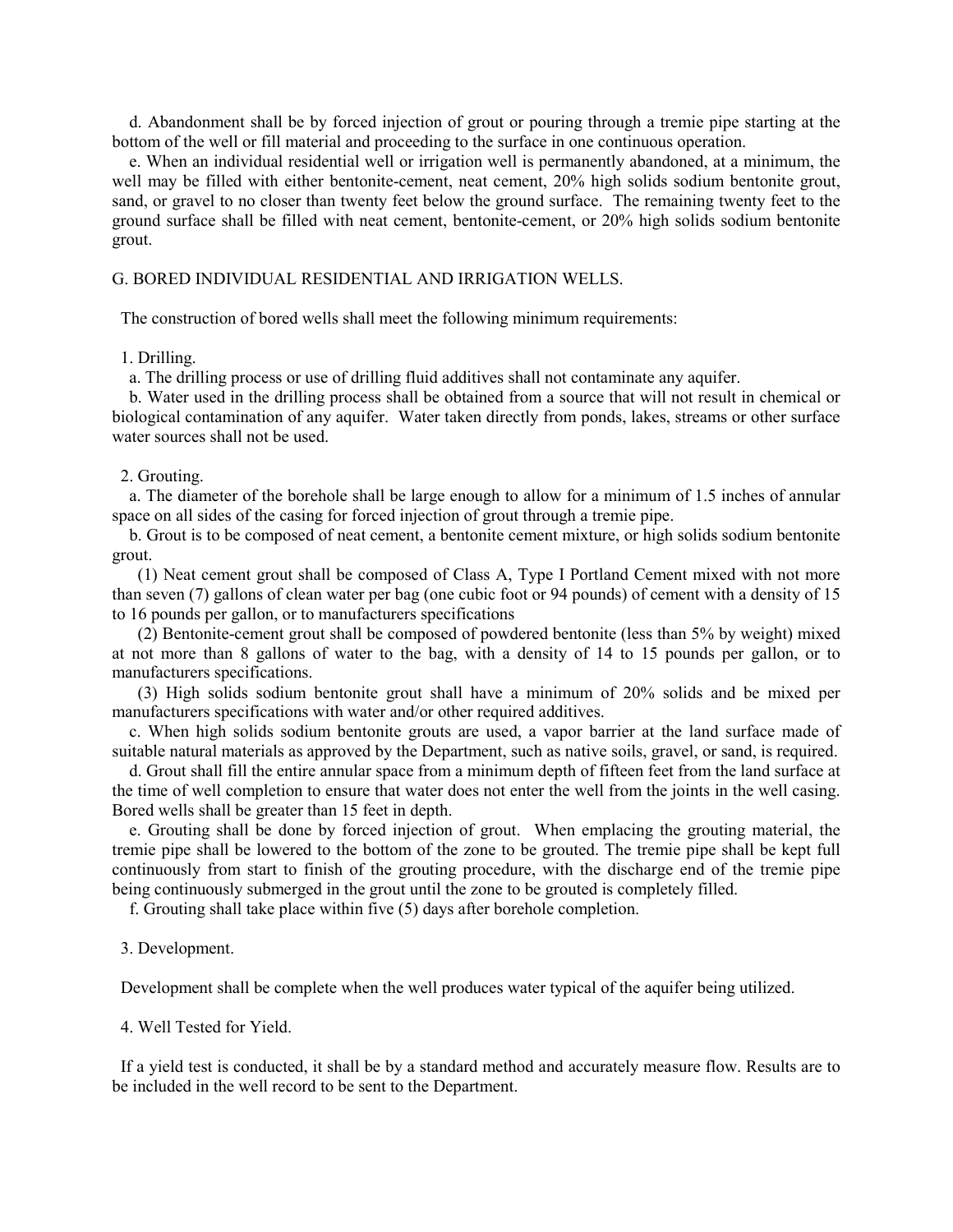5. Backflow Prevention.

 Approved backflow prevention devices are required on all wells that utilize a chemical feed system for any purpose other than water treatment. The backflow prevention device shall be installed so as to preclude any direct pathway for any contaminant to enter an underground source of drinking water.

6. Disinfection.

 All individual residential wells shall be disinfected upon the initial installation of the pump and sanitary cover. The well shall also be disinfected upon any subsequent well maintenance, repair, pump repair, pump installation, or testing. Disinfectants shall be placed in the well in order to provide a chlorine residual from 50 ppm (milligrams per liter) to 250 ppm for a minimum of four hours before being flushed from the well. The method of chlorination shall be one that insures that the chlorine is uniformly distributed in the well. The well shall be flushed sufficiently after disinfection to remove the disinfectant and to condition the well for use.

7. Well Identification.

 All wells shall be properly labeled with an identification plate immediately upon well completion. The identification plate shall be constructed of a durable, weatherproof, rustproof, material. The identification plate shall be permanently secured to the well casing or enclosure floor around the casing where it is readily visible. The identification plate shall be permanently marked to show:

a. Company name and driller's certification number who installed the well;

b. Date well was completed;

c. Total depth (feet);

d. Casing depth (feet).

#### 8. Casing.

 a. Casing may be driven, lowered, or installed in any manner that will effect a continuous water tight and plumb installation.

b. Any piping connecting through the well casing shall be watertight.

9. Filter Pack.

When a filter pack is used, the following criteria shall apply:

 a. The filter pack shall be composed of uniformly sized, quartz sand or gravel being free from clay, silt, or other deleterious material.

b. The filter pack shall be installed using a method approved by the Department into the annular space.

c. The filter shall be disinfected prior to or during installation.

10. Sanitary Cover.

A sanitary cover shall be provided on the top of the well casing.

11. Reporting.

 a. The Water Well Record Form 1903, or other approved form, shall be completed and submitted to the Department by the contractor within thirty days after well completion. In addition to the water well record, the driller shall submit additional information as available such as chemical or bacterial results, if taken, and pumping information.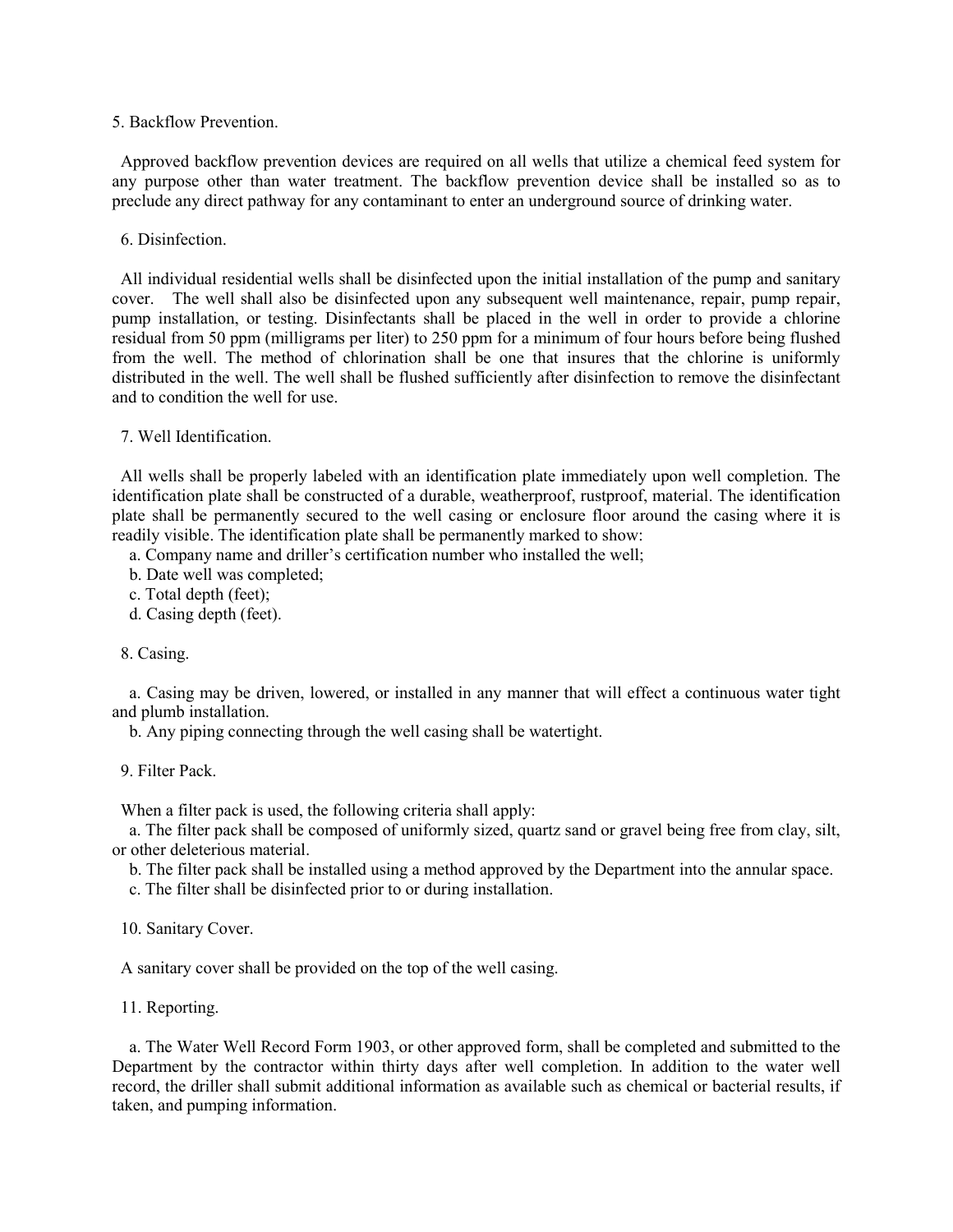- b. A Form 1903 shall also be submitted for bored wells that are abandoned.
- 12. Operations and Maintenance.

 Bored wells shall be operated and maintained at all times in such a manner so as to protect underground sources of drinking water from contamination and to protect public health. The well owner may be required to provide additional security against vandalism as appropriate. The well driller is responsible for ensuring wells are constructed in accordance with this regulation. Once the well driller has provided a properly constructed well to the well owner, the well driller is not responsible for normal wear of the well. The well owner is responsible for maintenance and operation of the well.

13. Abandonment.

 a. When a bored well is removed from service or prior to putting in service, the well shall be covered with a cap or seal. The well shall be maintained such that it is not a source or channel of contamination while not in service. Until a well is abandoned, all provisions for protection of the water against contamination and for maintaining sanitary conditions around the well shall be carried out to the same extent as though the well were in routine use. This goal shall be met when conducting repair or maintenance on the well, surrounding structures, or pumps.

 b. Any well removed from service for longer than thirty-six months shall be permanently abandoned unless a variance from the Department is requested.

 c. Any well that acts as a source of contamination shall be repaired or permanently abandoned immediately after receipt of notice from the Department.

 d. Abandonment shall be by forced injection of grout or pouring through a tremie pipe starting at the bottom of the well or fill material and proceeding to the surface in one continuous operation, unless compacted clay is used.

 e. The bored well shall be abandoned immediately upon being permanently taken out of service. The well may be filled with either bentonite-cement, neat cement, 20% high solids sodium bentonite grout, sand, or gravel to no closer than twenty feet below the ground surface. The remaining twenty feet to the ground surface shall be filled with neat cement, bentonite-cement, or 20% high solids sodium bentonite grout, or compacted clay.

#### **H. MONITORING WELLS**

1. Requirements For All Permanent and Temporary Monitoring Wells.

 a. Due to the nature and purpose of a monitoring well, the depth and location requirements in respect to surface water bodies, potential contamination sources, etc., are variable, and shall be approved on a case-by-case basis by the Department. All monitoring wells shall have Department approval prior to installation or abandonment. Prior to the construction of any monitoring well, the following information shall be completed on a form provided and/or approved by the Department and shall be submitted to the Department:

(1) Proposed well location(s) on a scaled map or plat;

(2) Proposed well construction details;

(3) Intended purpose of the well(s);

(4) Well owner's name and mailing address;

(5) Property owner's name and mailing address, if different from the well owner;

 (6) Mailing address and county of location where monitoring wells are to be installed, if different from the well owner's or property owner's address;

(7) Proposed parameters to be analyzed; and,

(8) Proposed drilling date.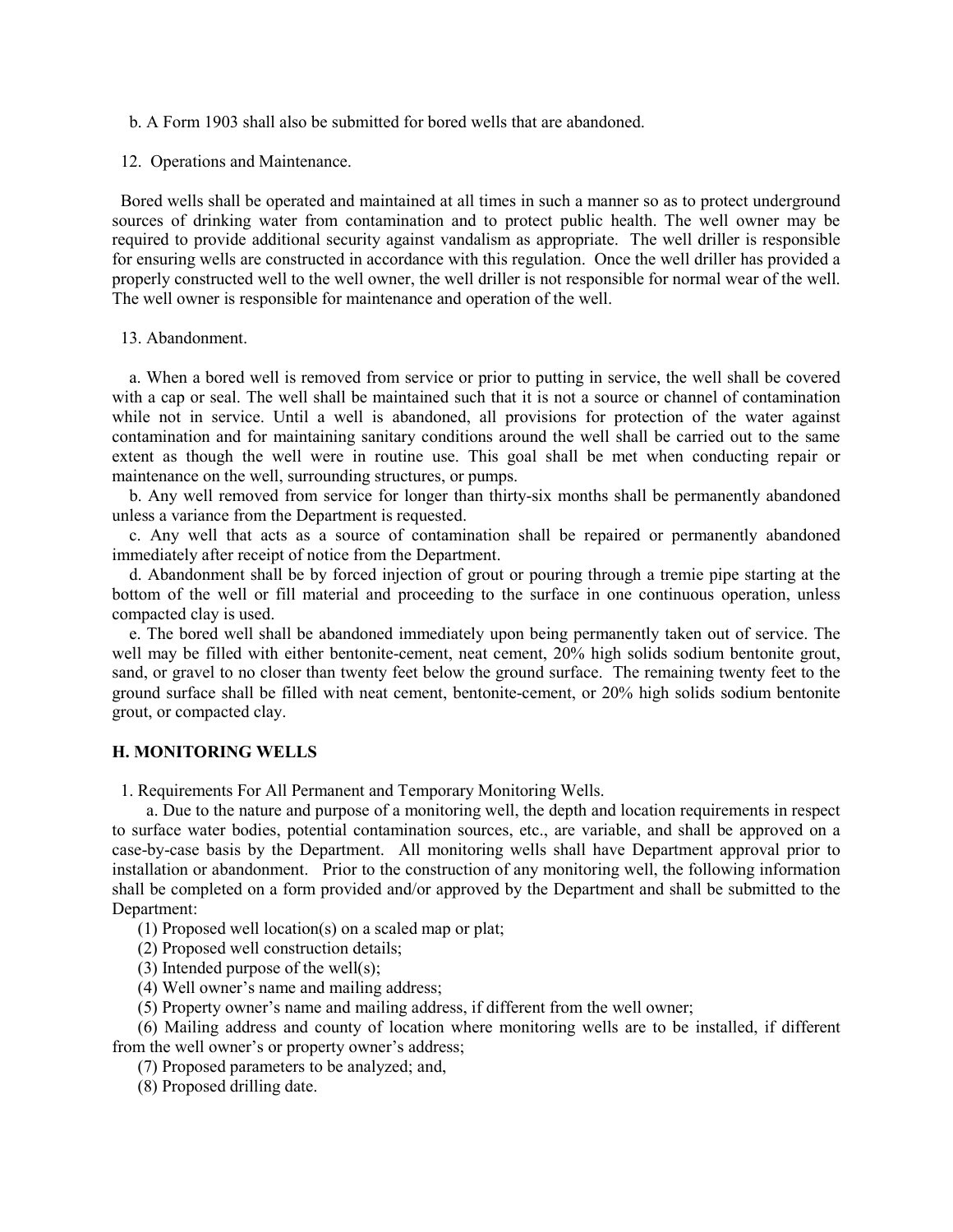If any of the information provided to the Department changes, the Department shall be notified at least 24 hours prior to well construction.

 b. All monitoring wells shall be drilled, constructed, maintained, operated, and/or abandoned to ensure that underground sources of drinking water are not contaminated.

 c. All monitoring wells shall yield water samples and water levels that are representative of the zone monitored.

 d. The well owner shall submit all analytical data and water levels obtained from each monitoring well to the Department within 30 days of receipt of laboratory results unless another schedule has been approved by the Department.

 e. Any monitoring well which is destroyed, rendered unusable, or abandoned, shall be reported to the Department, and shall be properly abandoned, revitalized, or replaced as appropriate or as required by permit or regulation.

 f. A Water Well Record Form 1903 or other form provided and/or approved by the Department shall be completed and submitted to the Department within 30 days after well completion or abandonment. At a minimum, the form shall contain the following information:

(1) Name and address of facility/owner;

 (2) Surveyed or global positioning system location, in latitude and longitude or Universal Transverse Mercator coordinates, of monitoring well(s) on a scaled map or plat;

(3) Driller and certification number;

(4) Date drilled;

(5) Driller's or Geologist's log;

(6) Total depth;

(7) Screened interval;

(8) Diameter and construction details;

(9) Depth to groundwater with date and time measured;

(10) Surveyed elevation of measuring point with respect to an established benchmark.

(11) Monitoring well approval number issued by the Department.

 g. Monitoring wells constructed and reported to satisfy permitting or other regulatory requirements are not required to submit duplicate reports under this regulation.

 h. Any well that acts as a source of contamination shall be repaired or permanently abandoned immediately after receipt of notice from the Department.

2. Additional Requirements for Permanent Conventionally Installed Monitoring Wells

a. Grouting.

(1) These monitoring wells shall be grouted from the top of the bentonite seal to the land surface.

 (2) Grout is to be composed of neat cement, a bentonite cement mixture, or high solids sodium bentonite grout.

 (a) Neat cement grout shall be composed of Class A, Type I Portland Cement mixed with not more than seven (7) gallons of clean water per bag (one cubic foot or 94 pounds) of cement with a density of 15 to 16 pounds per gallon, or to manufacturer's specifications

 (b) Bentonite-cement grout shall be composed of powdered bentonite (less than 5% by weight) mixed at not more than 8 gallons of water to the bag, with a density of 14 to 15 pounds per gallon, or to manufacturer's specifications.

 (c) High solids sodium bentonite grout shall have a minimum of 20% solids and be mixed per manufacturer's specifications with water and/or other required additives.

 (3) The diameter of the drilled hole shall be large enough to allow for a minimum of 1.5 inches of annular space on all sides of the casing for forced injection of grout through a tremie pipe.

 (4) All grouting shall be accomplished using forced injection to emplace the grout. When emplacing the grouting material, the tremie pipe shall be lowered to the bottom of the zone to be grouted. The tremie pipe shall be kept full continuously from start to finish of the grouting procedure, with the discharge end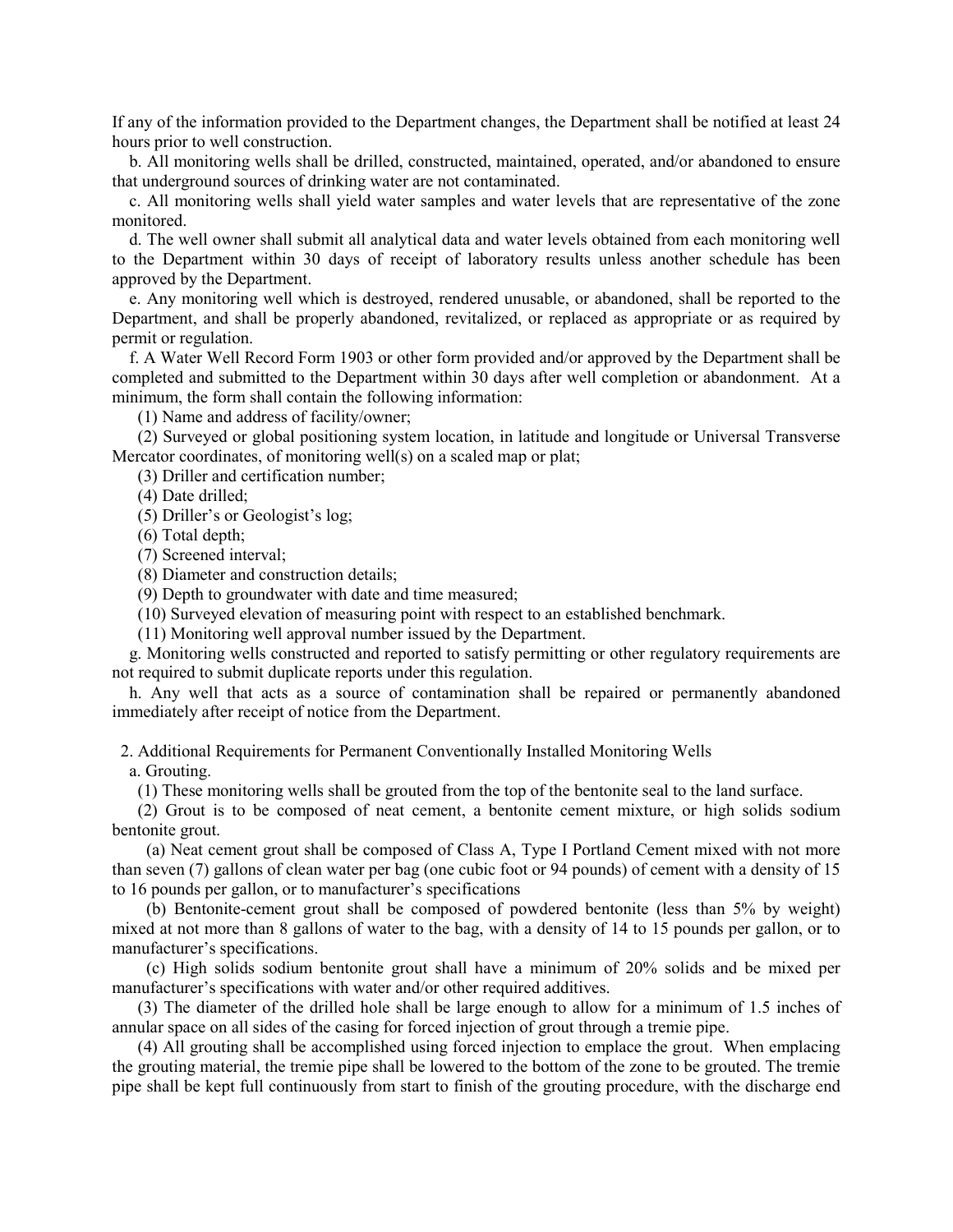of the tremie pipe being continuously submerged in the grout until the zone to be grouted is completely filled.

 (5) A cement or aggregate reinforced concrete pad at the ground surface of appropriate durability and strength, considering the setting and location of each well, that extends six inches beyond the borehole diameter and six inches below ground surface is required. The pad shall be capable of preventing infiltration between the surface casing and the borehole to the subsurface.

# b. Construction and Materials

 (1) Casing shall be of sufficient strength to withstand normal forces encountered during and after well installation and be composed of material so as to minimally affect water quality analyses.

(2) Casing shall have a sufficient diameter to provide access for sampling equipment.

 (3) A properly hydrated bentonite seal with a minimum thickness of twelve inches directly above the filter pack shall be used, if the well has a filter pack.

 (4) The monitoring well intake or screen design shall minimize formational materials from entering the well. The filter pack shall be utilized opposite the well screen as appropriate so that parameter analyses will be minimally affected.

(5) A locking cap or other security devices to prevent damage and/or vandalism shall be used.

 (6) Monitoring wells completed below grade shall be in a watertight vault with a well cap to prevent infiltration of surface water into the well.

c. Well Identification.

 All monitoring wells shall be properly labeled with an identification plate immediately upon well completion. The identification plate shall be constructed of a durable, weatherproof, rustproof, material. The identification plate shall be permanently secured to the well casing or enclosure floor around the casing where it is readily visible. The identification plate shall be permanently marked to show:

(1) Company name and certification number of the driller who installed the well;

- (2) Date well was completed;
- (3) Total depth (feet);
- (4) Casing depth (feet);
- (5) Screened interval;
- (6) Designator and/or identification number.

#### d. Development.

Development shall be complete when the well produces water typical of the aquifer being utilized.

e. Abandonment

 Abandonment shall be by forced injection of grout or pouring through a tremie pipe starting at the bottom of the well and proceeding to the surface in one continuous operation. The well shall be filled with either with neat cement, bentonite-cement, or 20% high solids sodium bentonite grout, from the bottom of the well to the land surface.

3. Additional Requirements for Permanent Direct Push Monitoring Wells

 a. Direct Push Wells cannot be installed below a confining layer unless it can be demonstrated to the satisfaction of the Department that cross-contamination of the aquifer systems can be prevented.

#### b. Grouting.

(1) These monitoring wells shall be grouted from the top of the bentonite seal to the land surface.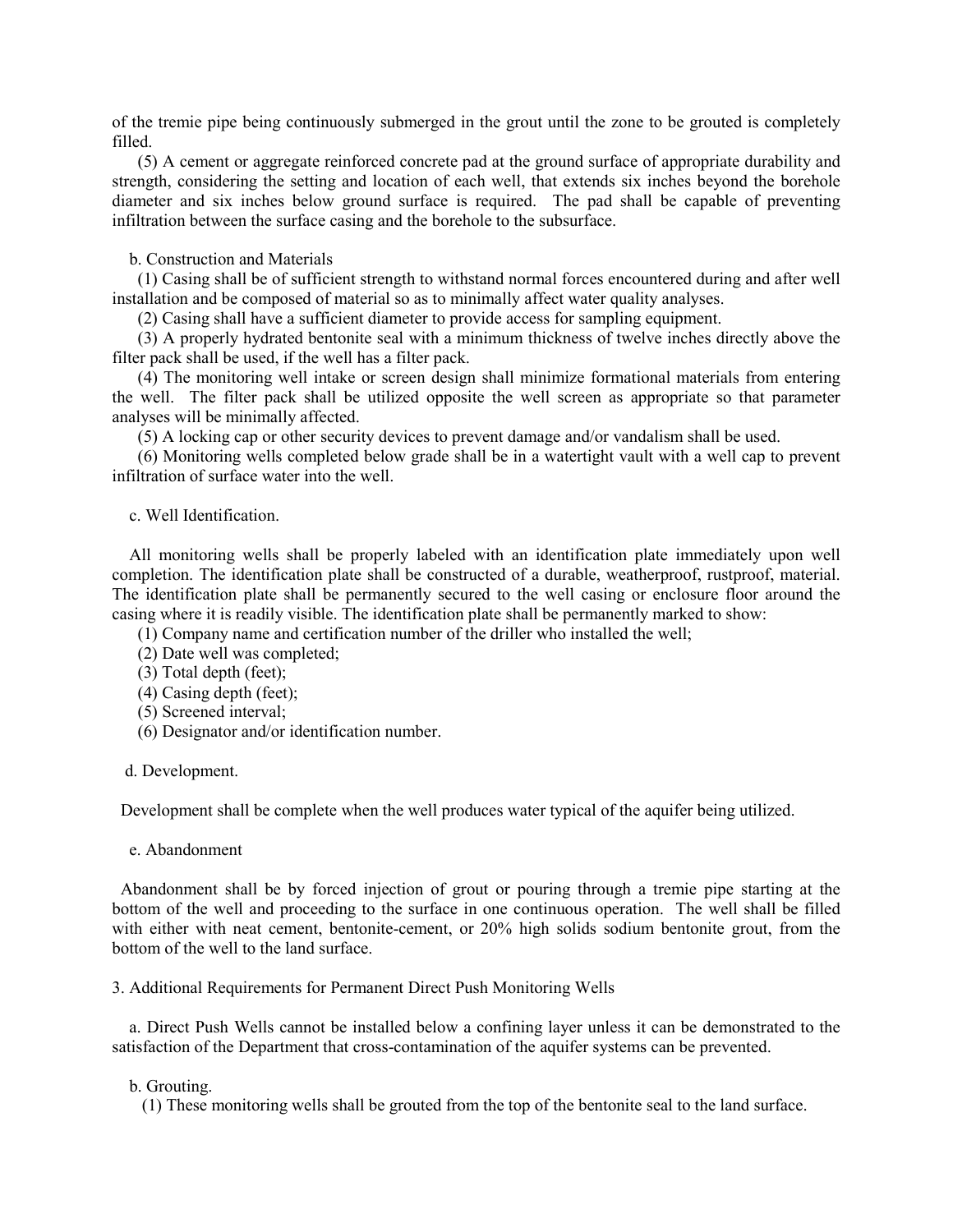(2) Grout is to be composed of neat cement, a bentonite cement mixture, or high solids sodium bentonite grout.

 (a) Neat cement grout shall be composed of Class A, Type I Portland Cement mixed with not more than seven (7) gallons of clean water per bag (one cubic foot or 94 pounds) of cement with a density of 15 to 16 pounds per gallon, or to manufacturer's specifications

 (b) Bentonite-cement grout shall be composed of powdered bentonite (less than 5% by weight) mixed at not more than 8 gallons of water to the bag, with a density of 14 to 15 pounds per gallon, or to manufacturer's specifications.

 (c) High solids sodium bentonite grout shall have a minimum of 20% solids and be mixed per manufacturer's specifications with water and/or other required additives.

 (3) The diameter of the annular space shall be large enough to allow for forced injection of grout through a tremie pipe.

 (4) All grouting shall be accomplished using forced injection to emplace the grout. When emplacing the grouting material, the tremie pipe shall be lowered to the bottom of the zone to be grouted. The tremie pipe shall be kept full continuously from start to finish of the grouting procedure, with the discharge end of the tremie pipe being continuously submerged in the grout until the zone to be grouted is completely filled.

 (5) A cement or aggregate reinforced concrete pad at the ground surface of appropriate durability and strength, considering the setting and location of each well, that extends six inches beyond the borehole diameter and six inches below ground surface is required. The pad shall be capable of preventing infiltration between the surface casing and the borehole to the subsurface.

c. Construction and Materials

 (1) Casing shall be of sufficient strength to withstand normal forces encountered during and after well installation and be composed of material so as to minimally affect water quality analyses.

(2) Casing shall have a sufficient diameter to provide access for sampling equipment.

 (3) The monitoring well intake or screen design shall minimize formational materials from entering the well. The well screen or intake shall be designed so that parameter analyses will be minimally affected.

(4) A locking cap or other security devices to prevent damage and/or vandalism shall be used.

 (5) Monitoring wells completed below grade shall be in a watertight vault with a well cap to prevent infiltration of surface water into the well.

d. Well Identification.

 All monitoring wells shall be properly labeled with an identification plate immediately upon well completion. The identification plate shall be constructed of a durable, weatherproof, rustproof, material. The identification plate shall be permanently secured to the well casing or enclosure floor around the casing where it is readily visible. The identification plate shall be permanently marked to show:

(1) Company name and certification number of the driller who installed the well;

(2) Date well was completed;

- (3) Total depth (feet);
- (4) Casing depth (feet);
- (5) Screened Interval;
- (6) Designator and/or identification number.

#### e. Development.

Development shall be complete when the well produces water typical of the aquifer being utilized.

#### f. Abandonment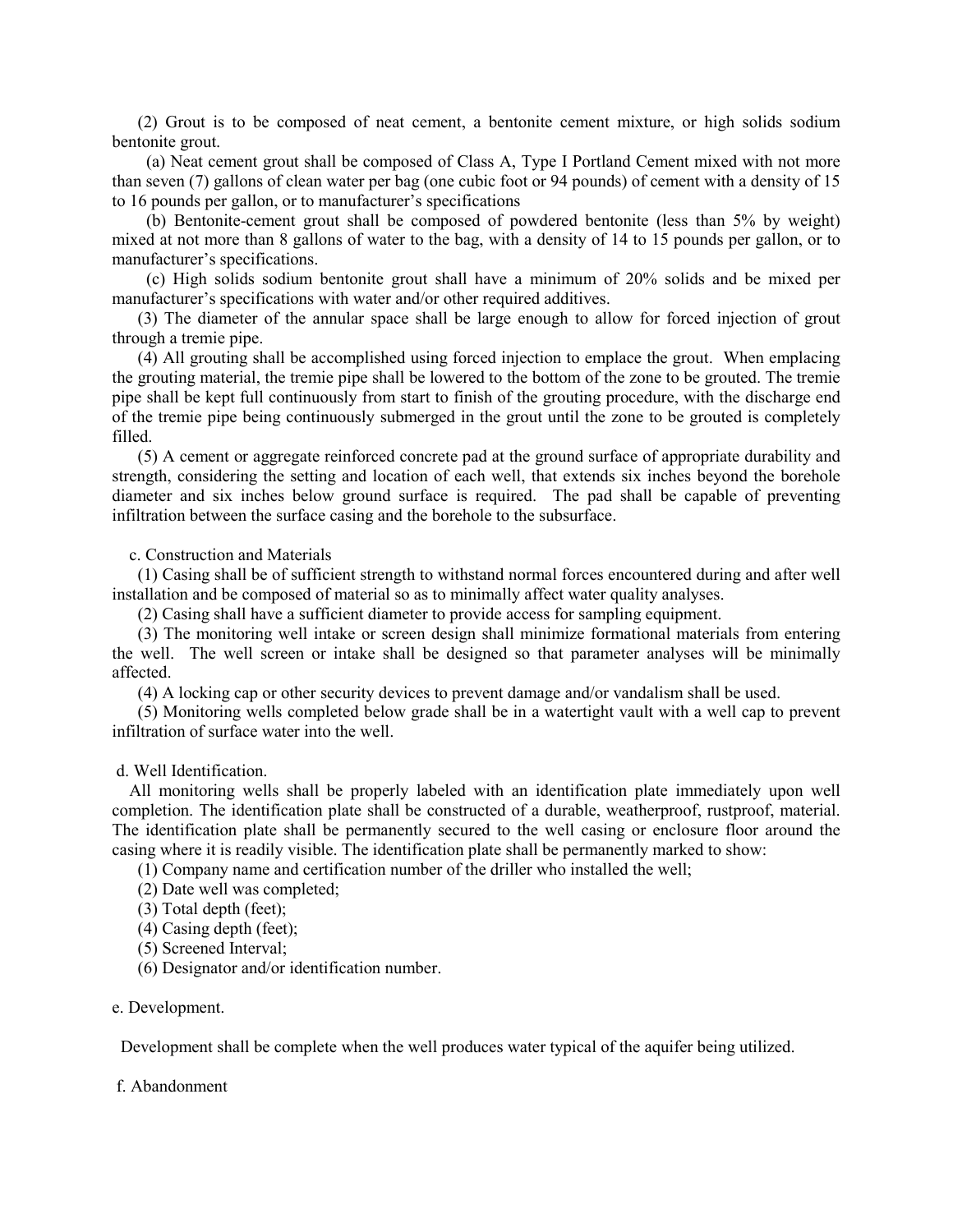(1) Permanent Direct Push Wells that do not penetrate a confining layer shall be abandoned by removing all casing from the subsurface and be grouted by forced injection through a tremie pipe from the total depth to the land surface, or by forced injection or pouring of neat cement, bentonite-cement, or 20% high solids sodium bentonite grout through a tremie pipe starting at the bottom of the well and proceeding to the surface in one continuous operation.

 (2) Direct Push Wells that penetrate a confining layer shall be abandoned by forced injection or pouring of neat cement, bentonite-cement, or 20% high solids sodium bentonite grout through a tremie pipe starting at the bottom of the well and proceeding to the surface in one continuous operation.

### Additional Requirements For Temporary Monitoring Wells

# a. Construction and Materials

 (1) Casing shall be of sufficient strength to withstand normal forces encountered during and after well installation and be composed of material so as to minimally affect water quality analyses.

(2) Casing shall have a sufficient diameter to provide access for sampling equipment.

 (3) The monitoring well intake or screen design shall minimize formational materials from entering the well. The filter pack or intake shall be utilized opposite the well screen as appropriate so that parameter analyses will be minimally affected.

b. Operation and Maintenance

 All temporary monitoring wells shall be sealed with a watertight cap or seal until abandoned. Temporary monitoring wells shall be maintained such that they are not a source or channel of contamination before they are abandoned.

# c. Abandonment.

(1) All temporary monitoring wells shall be abandoned within 5 days of borehole completion.

 (2) A conventionally drilled temporary well shall be abandoned by forced injection of neat cement, bentonite-cement, or 20% high solids sodium bentonite grout through a tremie pipe starting at the bottom of the well and proceeding to the surface in one continuous operation.

 (3) A Temporary Direct Push Well that does not penetrate a confining layer shall be abandoned by forced injection of neat cement, bentonite-cement, or 20% high solids sodium bentonite grout through a tremie pipe after the sampling device has been removed.

 (4) A Temporary Direct Push Well that penetrates a confining layer shall be abandoned by forced injection of neat cement, bentonite-cement, or 20% high solids sodium bentonite grout through the sampling device as the sampling device is removed from the sub-surface. Abandonment shall occur during the initial withdrawal from the original push borehole and not by a separate tremie tool after the sampling device has been removed to ensure the breech in the confining layer is permanently sealed.

Use of Water Wells as Monitoring Wells.

 Due to the variability involved, the use of a potable water well as a monitoring well shall be approved by the Department on a case-by-case basis.

#### Non-Standard Monitoring Wells

 Due to the variability involved, the use of construction methods, techniques, or monitoring well designs not covered in this regulation shall be approved by the Department on a case-by-case basis.

# I. BORINGS.

1. Geotechnical Borings.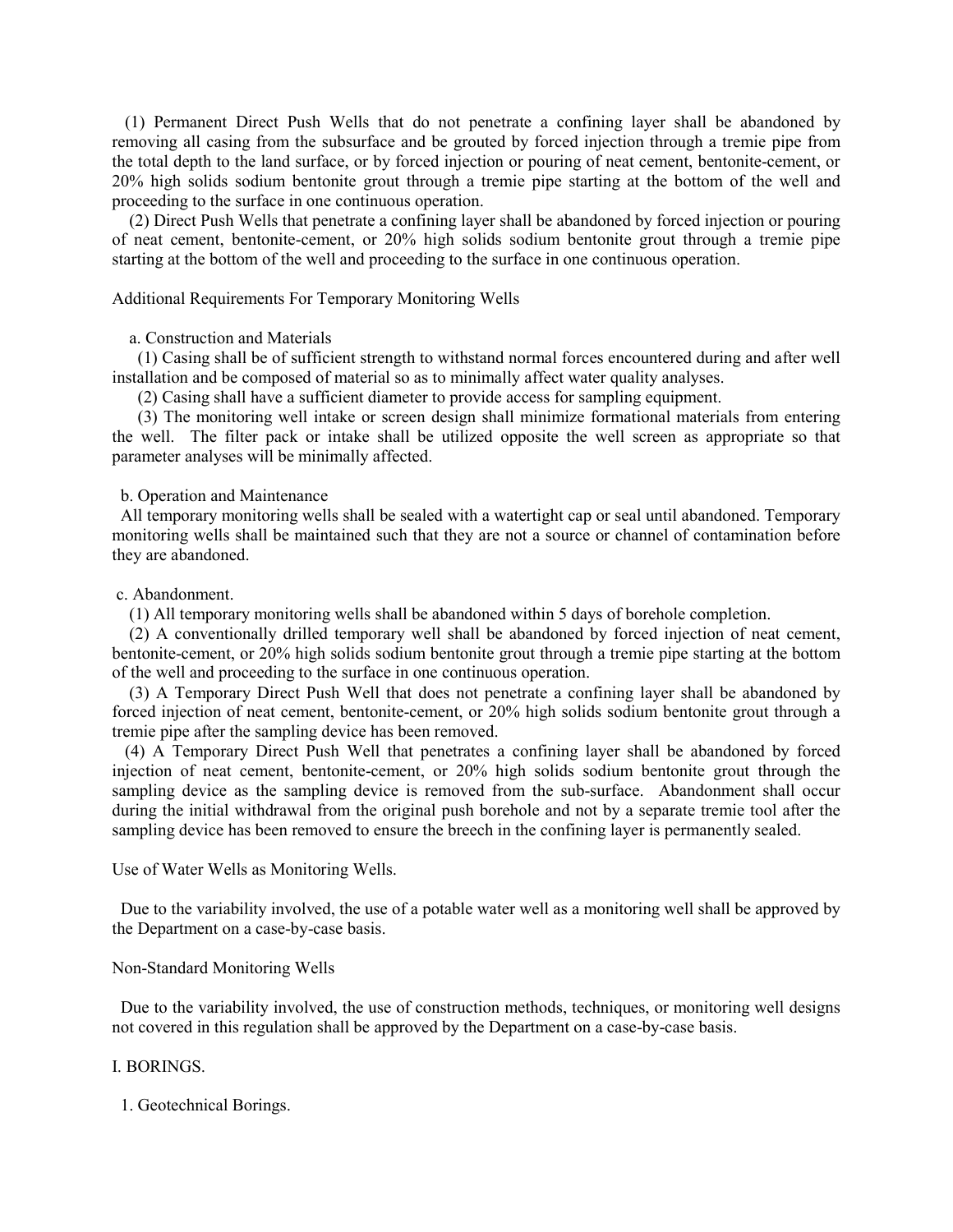a. Geotechnical borings shall be abandoned within five days of borehole completion.

 b. Geotechnical borings shall be backfilled with a suitable material, such as the native material removed from the boring, to eliminate safety hazards and infiltration of runoff into the boring.

#### 2. Exploration Borings

 a. Exploration borings shall be abandoned or cased to observe groundwater levels within five days of borehole completion or completion of geophysical logging. When cased, the casing shall be grouted per the requirements of R.61-71.F.2. and shall be capped for safety when not in use.

 b. Exploration borings in near surface unconsolidated formations or saprolite shall be backfilled with a suitable material, such as the native material removed from the boring, to eliminate safety hazards and infiltration of runoff into the boring.

 c. Exploration borings in indurated or consolidated formations shall be abandoned by filling with either bentonite-cement, neat cement, 20% high solids sodium bentonite grout, sand, or gravel to within no less than twenty feet of the surface and the remainder shall be filled with neat cement, bentonite-cement, or 20% high solids sodium bentonite grout.

 d. Exploration borings in indurated or consolidated formations shall be abandoned by forced injection of grout or pouring through a tremie pipe starting at the bottom of the borehole and proceeding to the surface in one continuous operation.

 e. Special precautions shall be used to abandon exploration borings if natural voids, such as solution cavities in limestone, significant fractures, and shear zones, are encountered. Suitable grout and grouting methods shall be used when such conditions exist to ensure the long-term integrity of the grout in the abandoned borehole.

 f. Exploration borings constructed on property that is included in an active mine permit shall be exempt from this Section of this regulation.

 g. A form provided and/or approved by the Department shall be completed and submitted to the Department within 30 days after completion of the exploration project, or phase in exploration drilling, whichever occurs first. The Department shall treat the approved form completed and submitted for exploration boring abandonment as confidential trade secrets and proprietary business information and not subject to public disclosure under the Freedom of Information Act.

3. Environmental Soil Sampling Borings

 a. All analytical data obtained from each environmental soil sampling boring shall be submitted to the Department within 30 days of receipt of laboratory results unless another schedule has been approved by the Department.

b. The boring shall be abandoned within five days of borehole completion.

c. Borings five feet in depth or shallower may be abandoned by backfilling with native fill material.

 d. Borings greater than five feet in depth shall be completely filled from the bottom of the borehole to the land surface with bentonite-cement, neat cement, or 20% high solids sodium bentonite grout.

 e. The boring shall be abandoned by forced injection of grout or pouring through a tremie pipe starting at the bottom of the borehole and proceeding to the surface in one continuous operation.

 f. A Water Well Record Form 1903 or other form provided and/or approved by the Department shall be completed and submitted to the Department within 30 days after abandonment.

# 4. Horizontal Borings.

 a. Horizontal borings shall be backfilled with a suitable material, such as the native material removed from the boring, to eliminate safety hazards and infiltration of runoff into the boring.

# J. GEOTHERMAL SYSTEM WELLS.

#### 1. Drilling.

a. The drilling process or use of drilling fluid additives shall not contaminate any aquifer.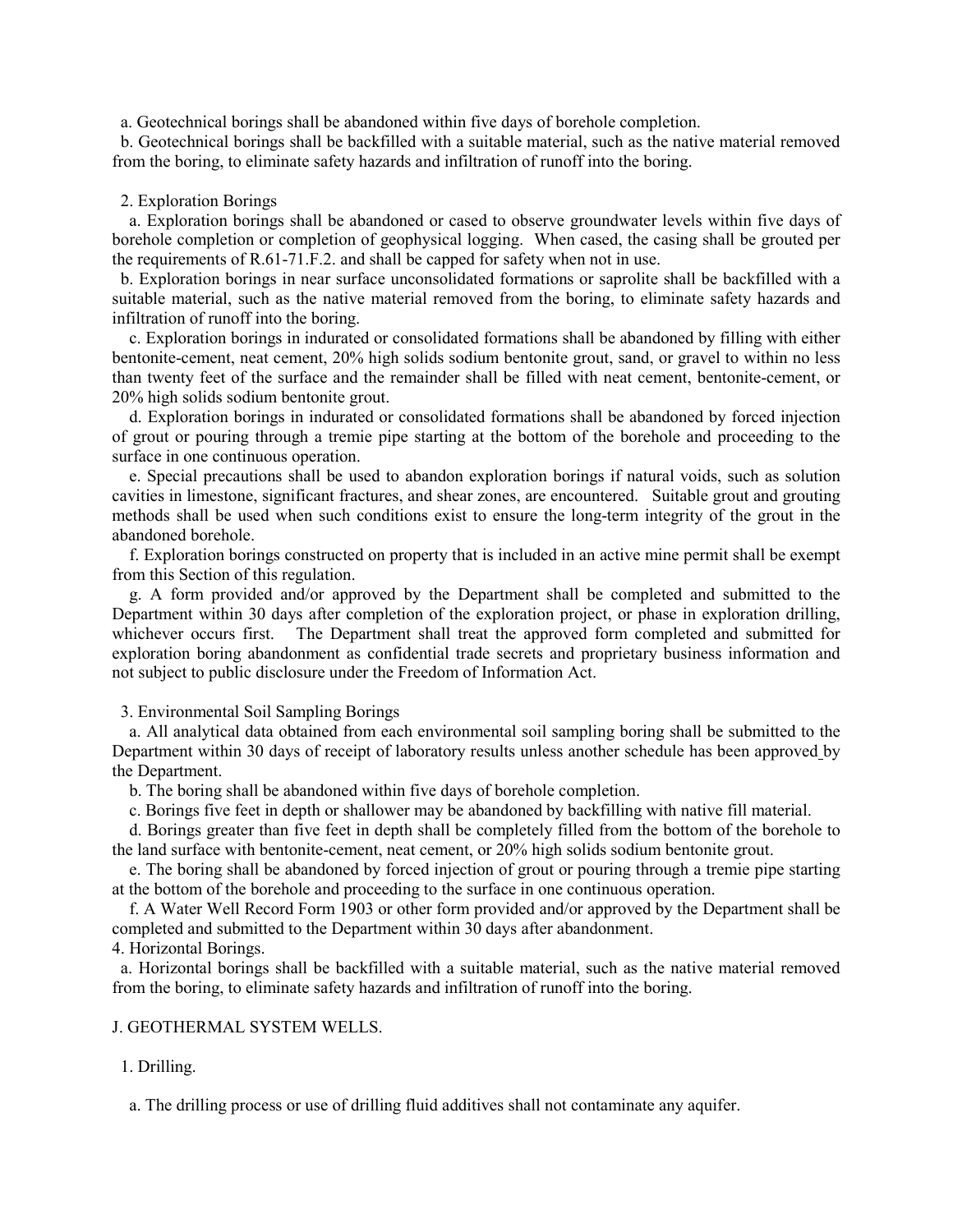b. Water used in the drilling process shall be obtained from a source that will not result in chemical or biological contamination of any aquifer. Water taken directly from ponds, lakes, streams or other surface water sources shall not be used.

c. Geothermal system wells shall not connect aquifers or zones that have documented differences:

 (1) In water quality that would result in contamination of any aquifer or zone such that any State Primary Drinking Water standard is exceeded;

 (2) In static water levels that would result in depletion of water from any aquifer or zone, or significant loss of head in any aquifer or zone.

#### 2. Grouting.

 a. If the geothermal system well is to be cased, the diameter of the drilled hole shall be large enough to allow for a minimum of 1.5 inches of annular space on all sides of the casing for forced injection of grout through a tremie pipe. Grout shall fill the entire annular space from a minimum depth of twenty feet from the land surface at the time of well completion, unless otherwise approved by the Department.

 b. If the geothermal system well will not be cased, the borehole may be filled with either bentonitecement, neat cement, 20% high solids sodium bentonite grout, sand, or gravel to no closer than twenty feet below the ground surface. The remaining twenty feet to the ground surface shall be filled with neat cement, bentonite-cement, or 20% high solids sodium bentonite grout.

 c. Grout is to be composed of neat cement, a bentonite cement mixture, or high solids sodium bentonite grout.

 (1) Neat cement grout shall be composed of Class A, Type I Portland Cement mixed with not more than seven (7) gallons of clean water per bag (one cubic foot or 94 pounds) of cement with a density of 15 to 16 pounds per gallon, or to manufacturer's specifications.

 (2) Bentonite-cement grout shall be composed of powdered bentonite (less than 5% by weight) mixed at not more than 8 gallons of water to the bag, with a density of 14 to 15 pounds per gallon, or to manufacturer's specifications.

 (3) High solids sodium bentonite grout shall have a minimum of 20% solids and be mixed per manufacturer's specifications with water and/or other required additives.

 d. All grouting shall be accomplished using forced injection to emplace the grout. When emplacing the grouting material, the tremie pipe shall be lowered to the bottom of the zone to be grouted. The tremie pipe shall be kept full continuously from start to finish of the grouting procedure, with the discharge end of the tremie pipe being continuously submerged in the grout until the zone to be grouted is completely filled.

e. Geothermal system wells shall be grouted in-place within five (5) days after borehole completion.

 f. When high solids sodium bentonite grouts are used, a vapor barrier at the land surface at least the width of the annular space made of suitable materials, as approved by the Department, such as native soils, gravel, sand, or thermoplastic material, is required for public safety and structural stability of the well.

3. Well Identification.

 These wells shall be properly labeled with an identification plate immediately upon well completion. The identification plate shall be constructed of a durable, weatherproof, rustproof, material. The identification plate shall be permanently secured to the well casing or enclosure floor around the casing where it is readily visible. The identification plate shall be permanently marked to show: